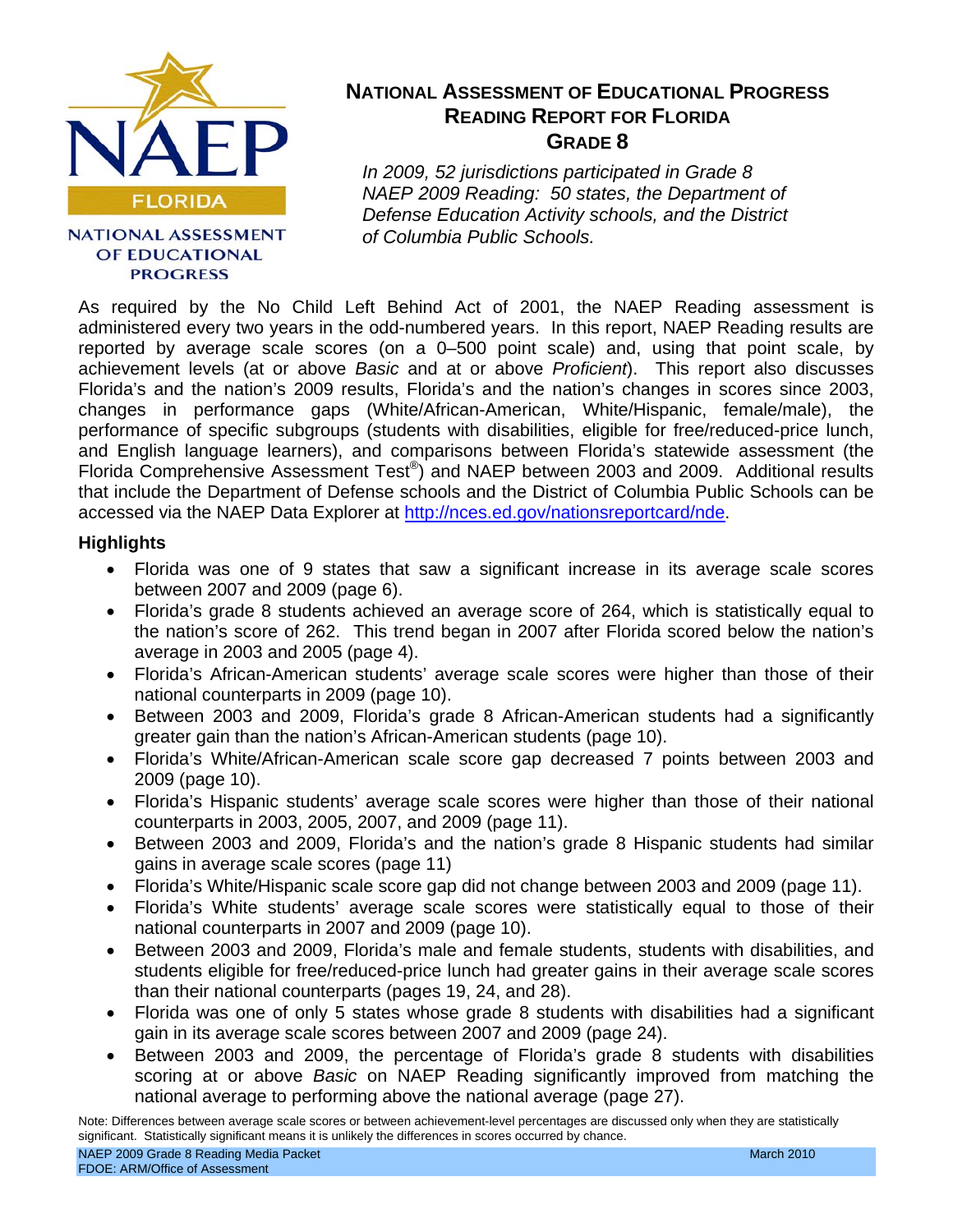# **NAEP General Information**

NAEP is the only ongoing, nationally representative measure of what students in the United States know and can do in various subject areas. Main NAEP is conducted every two years in reading and mathematics and produces state- and national-level results. Writing and science are administered every four years at the state and national levels. A representative sample of the student population participates, and each student takes only a portion of the assessment. Results are then assembled to form projected state and national scores based on aggregated state and national results. NAEP does not provide school- or student-level results.

Based on representative samples of public school students, reports are produced on the performance of the nation's students in the 50 states, the Department of Defense Education Activity schools, the District of Columbia Public Schools, and 18 Trial Urban Districts (Atlanta, Austin, Baltimore City, Boston, Charlotte, Chicago, Cleveland, Detroit, District of Columbia, Fresno, Houston, Jefferson County [KY], Los Angeles, Miami-Dade, Milwaukee, New York City, Philadelphia, and San Diego). For additional information about the assessment, see the Nation's Report Card, an interactive database, at [http://nces.ed.gov/nationsreportcard/.](http://nces.ed.gov/nationsreportcard/) 

# **The National Assessment of Educational Progress (NAEP) and the Florida Comprehensive Assessment Test® (FCAT)**

### **Primary Purposes of NAEP**

- Serve as a benchmark based on national levels of proficiency
- Report national- and state-level results for all students in selected subject areas at a given time and across time, as well as by gender, race/ethnicity, students with disabilities, English language learners, and eligibility for free/reduced-price lunch
- Serve as a common measure of state-reported progress and achievement across states

### **Primary Purposes of the FCAT**

- Assess the annual learning gains of each student toward achieving the Sunshine State **Standards**
- Provide data for making decisions regarding school accountability and recognition
- Identify educational strengths and needs of students and readiness to be promoted to the next grade or to graduate from high school
- Assess how well educational goals and curricular standards are met at the school, district, and state levels
- • Provide information to aid in the evaluation and development of educational programs and policies

## **Comparing the FCAT and NAEP**

When comparing the FCAT with NAEP, it is important to remember that the two assessments differ in

- Purpose
- Testing context
- Content assessed and item characteristics
- Score scale
- Proficiency-level standards
- Motivational level of the students (FCAT is perceived as a high-stakes test while NAEP is not)
- Population assessed (FCAT assesses all students; NAEP only assesses a sample of the student population)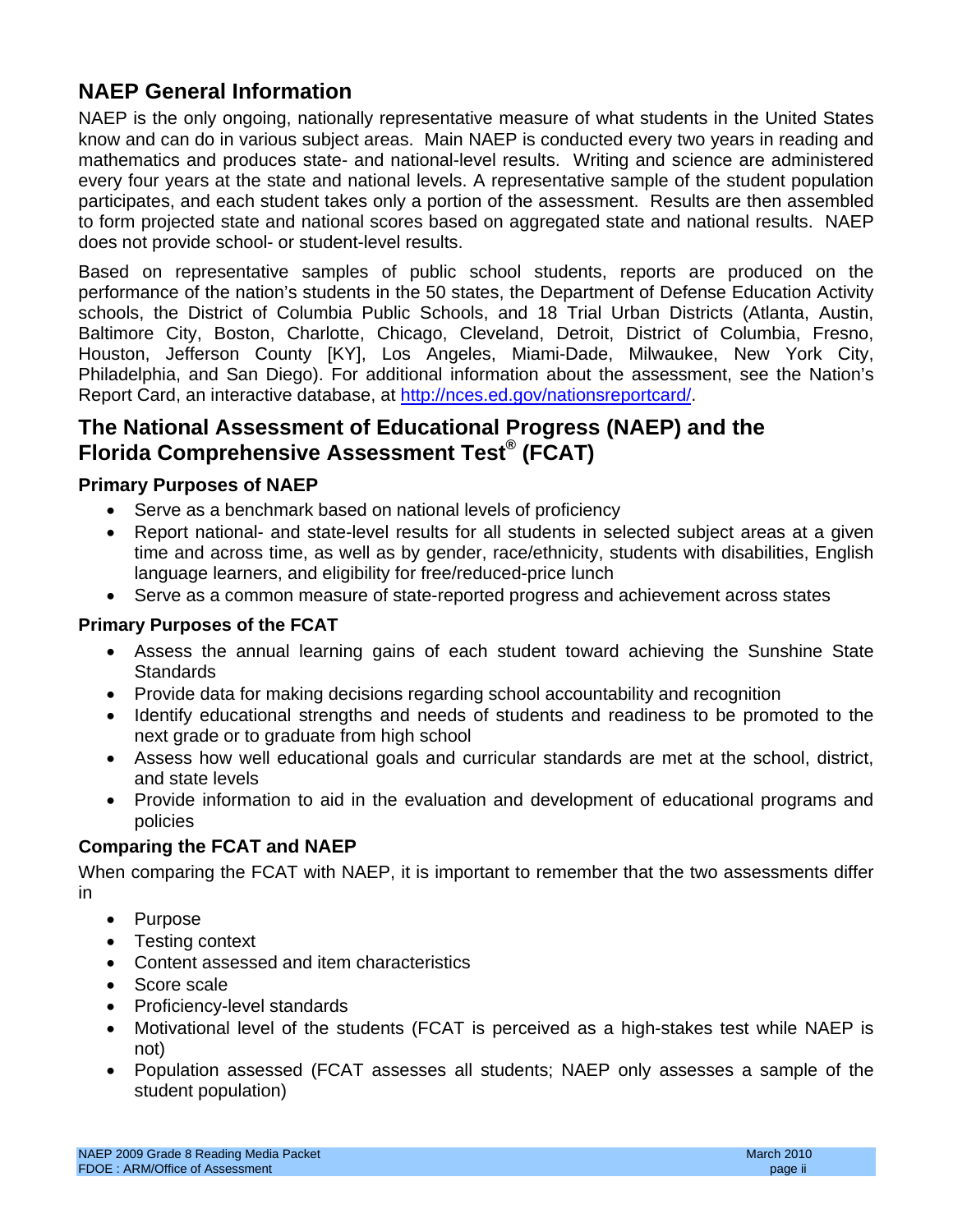# **Contents**

# **NAEP Reading Grade 8**

| <b>All Groups</b>                                                   |  |
|---------------------------------------------------------------------|--|
|                                                                     |  |
|                                                                     |  |
|                                                                     |  |
|                                                                     |  |
|                                                                     |  |
| <b>All Students</b>                                                 |  |
|                                                                     |  |
|                                                                     |  |
|                                                                     |  |
|                                                                     |  |
|                                                                     |  |
|                                                                     |  |
|                                                                     |  |
|                                                                     |  |
| Percentage of Students Performing at or above Basic and             |  |
|                                                                     |  |
| <b>Race/Ethnicity</b>                                               |  |
| Participation Rates for Florida and the Nation (Race/Ethnicity)9    |  |
|                                                                     |  |
|                                                                     |  |
|                                                                     |  |
|                                                                     |  |
|                                                                     |  |
|                                                                     |  |
|                                                                     |  |
|                                                                     |  |
|                                                                     |  |
|                                                                     |  |
| Gaps in Percentage of Students Performing at or above Basic15       |  |
|                                                                     |  |
|                                                                     |  |
| Gaps in Percentage of Students Performing at or above Proficient 17 |  |
|                                                                     |  |
|                                                                     |  |
| Gender                                                              |  |
|                                                                     |  |
|                                                                     |  |
|                                                                     |  |
|                                                                     |  |
|                                                                     |  |
|                                                                     |  |
|                                                                     |  |

**Note: Differences between average scale scores or between achievement-level percentages are discussed only when they are statistically significant. Statistically significant means it is unlikely the differences in scores occurred by chance.**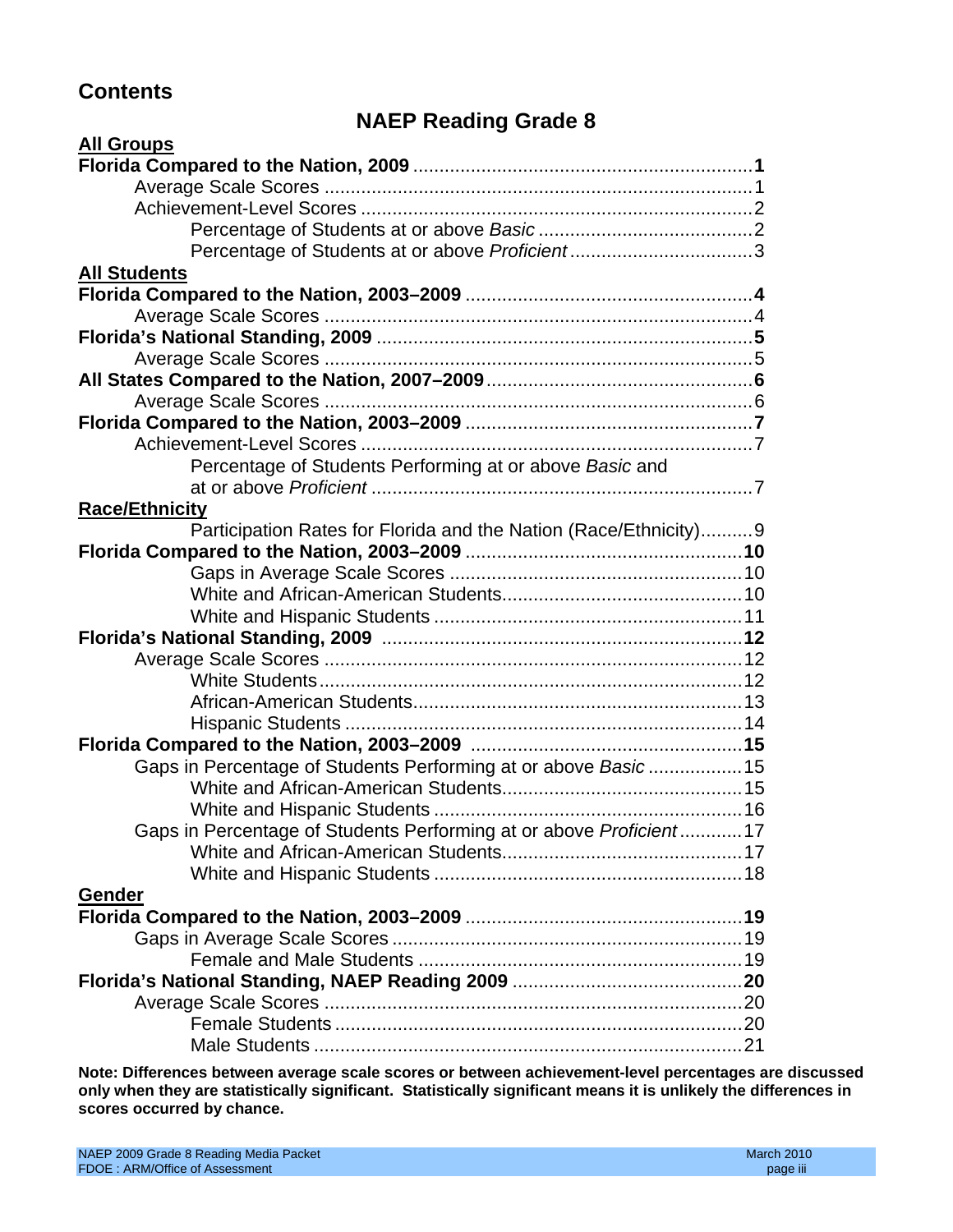| Gaps in Percentage of Students Performing                                     |  |
|-------------------------------------------------------------------------------|--|
|                                                                               |  |
|                                                                               |  |
| <b>Students with Disabilities</b>                                             |  |
| Participation Rates for Florida and the Nation (SD) 24                        |  |
|                                                                               |  |
|                                                                               |  |
|                                                                               |  |
|                                                                               |  |
|                                                                               |  |
|                                                                               |  |
|                                                                               |  |
|                                                                               |  |
|                                                                               |  |
| <b>Free/Reduced-Price Lunch</b>                                               |  |
|                                                                               |  |
|                                                                               |  |
|                                                                               |  |
|                                                                               |  |
|                                                                               |  |
|                                                                               |  |
|                                                                               |  |
| Percentage of Students at or above Proficient30                               |  |
| <b>English Language Learners</b>                                              |  |
| Participation Rates for Florida and the Nation (ELL) 31                       |  |
|                                                                               |  |
|                                                                               |  |
|                                                                               |  |
|                                                                               |  |
|                                                                               |  |
|                                                                               |  |
|                                                                               |  |
| Percentage of Students at or above Proficient33                               |  |
|                                                                               |  |
| Comparison of FCAT and Florida NAEP Proficiency in Grade 8 Reading, 2003-2009 |  |
|                                                                               |  |
|                                                                               |  |
|                                                                               |  |
|                                                                               |  |
|                                                                               |  |
|                                                                               |  |
|                                                                               |  |

**Note: Differences between average scale scores or between achievement-level percentages are discussed only when they are statistically significant. Statistically significant means it is unlikely the differences in scores occurred by chance.**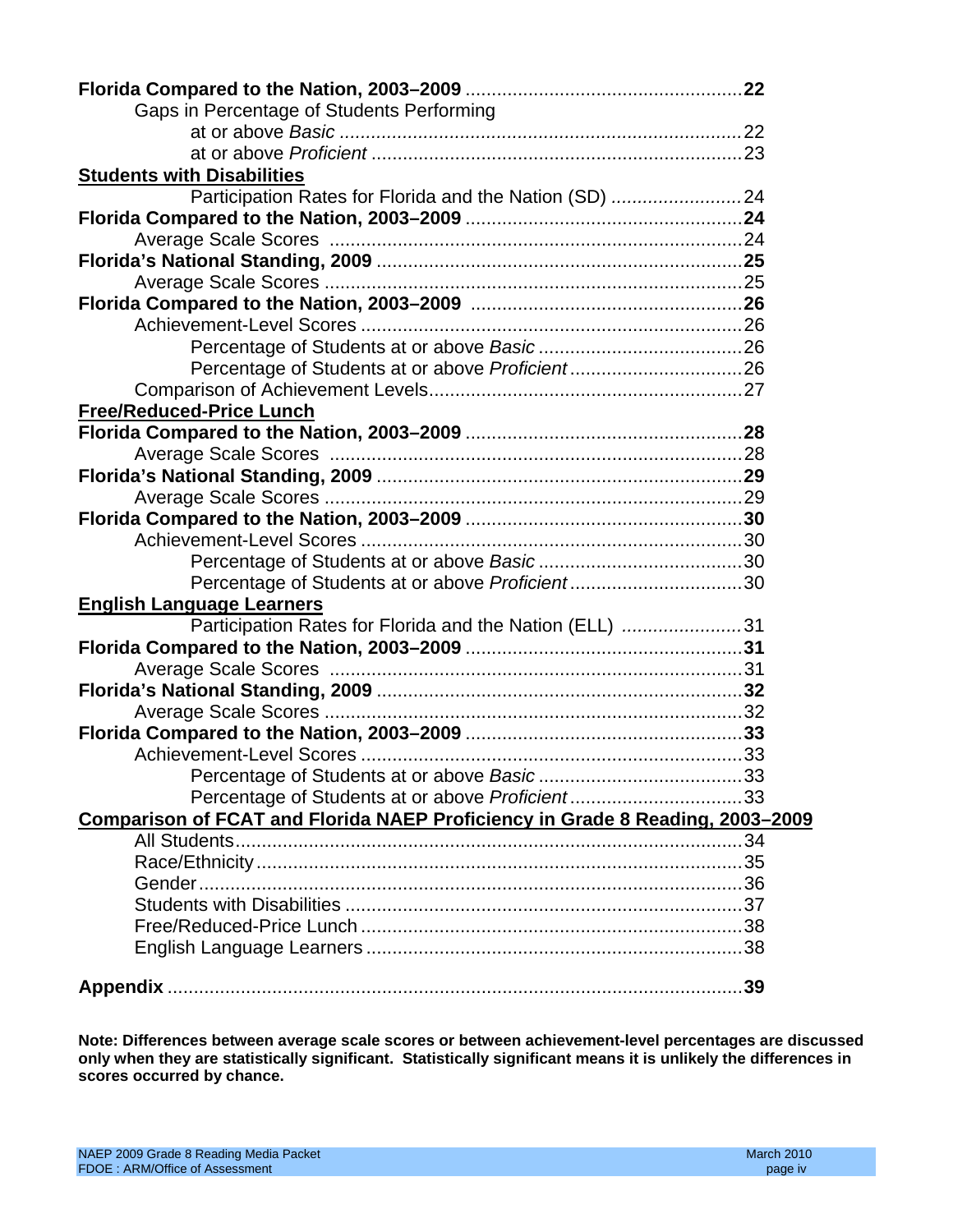# **NAEP Reading Grade 8: All Groups Florida Compared to the Nation, 2009**  Average Scale Scores

## **Figure 1**



- **>** Florida significantly higher than the nation's public schools
- **=** No significant difference between Florida and the nation's public schools
- **<** Florida significantly lower than the nation's public schools

Note: Comparisons are based on statistical tests (0.05 level) that consider sample size, magnitude of difference, and standard errors

## **Highlights**

- In 2009, Florida's grade 8 students had an average scale score in NAEP Reading that was statistically equal to that of their national counterparts.
- In 2009, the average scale scores of Florida's grade 8 African-American and Hispanic students, female students, students eligible for free/reduced-price lunch, students with disabilities (SD), and English language learners (ELLs) were significantly higher than those of their national counterparts.
- In 2009, the average scale scores of Florida's White students and male students were statistically equal to those of their national counterparts.

Average scale scores represent what students know and can do.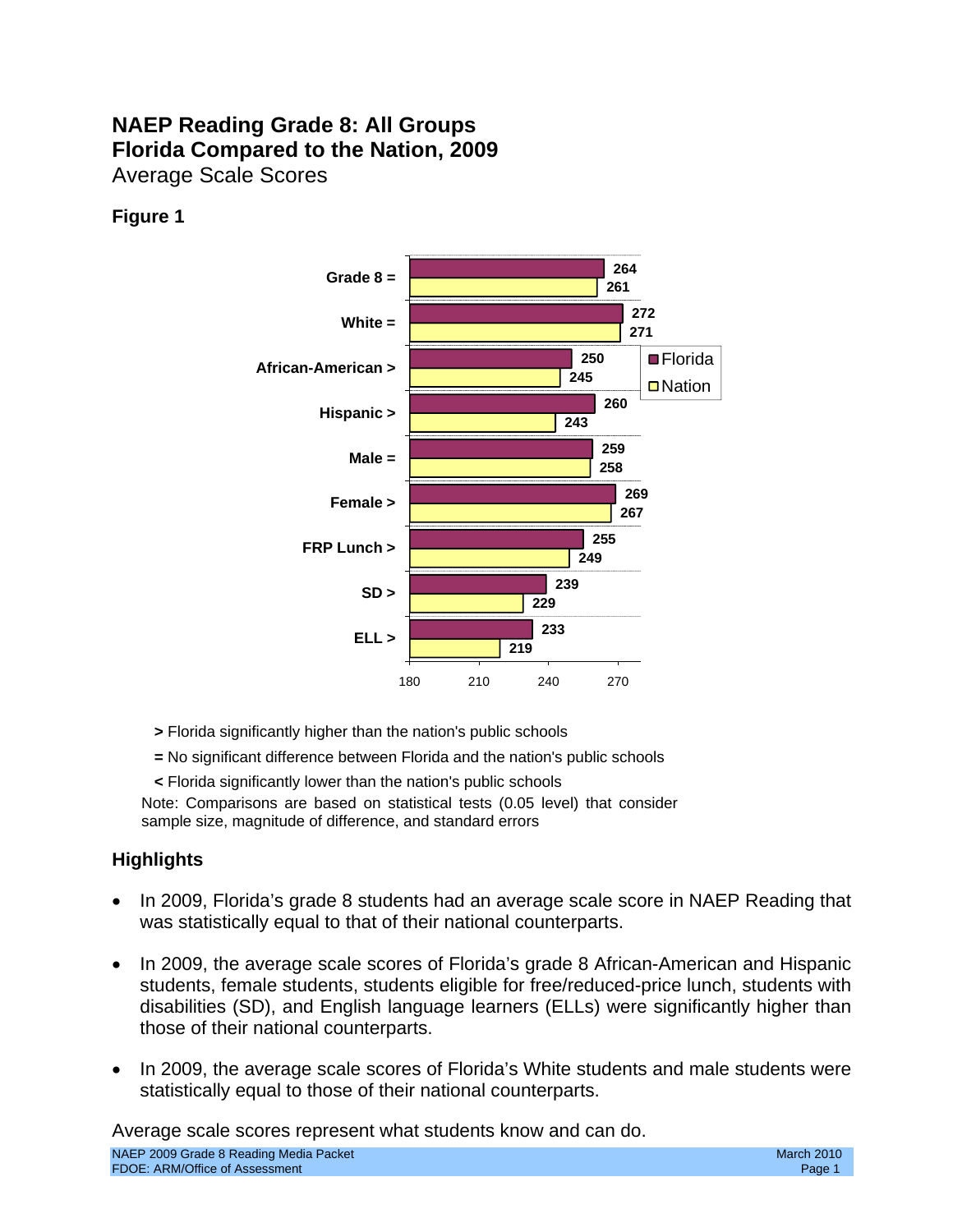# **NAEP Reading Grade 8: All Groups Florida Compared to the Nation, 2009**  Achievement-Level Scores

## **Figure 2**

**Percentage of Students at or above** *Basic* 



- **>** Florida significantly higher than the nation's public schools
- **=** No significant difference between Florida and the nation's public schools
- **<** Florida significantly lower than the nation's public schools

Note: Comparisons are based on statistical tests (0.05 level) that consider sample size, magnitude of difference, and standard errors

### **Highlights**

- In 2009, the percentage of Florida's grade 8 students scoring at or above *Basic* on NAEP Reading was statistically equal to that of their national counterparts.
- In 2009, the percentage of Florida's grade 8 African-American and Hispanic students, students eligible for free/reduced-price lunch, and students with disabilities (SD) scoring at or above *Basic* was significantly higher than that of their national counterparts.
- In 2009, the percentage of Florida's grade 8 White students, male and female students, and English language learners scoring at or above *Basic* was statistically equal to those of their national counterparts.

Achievement-level results indicate the degree to which student performance meets expectations of what they should know and be able to do.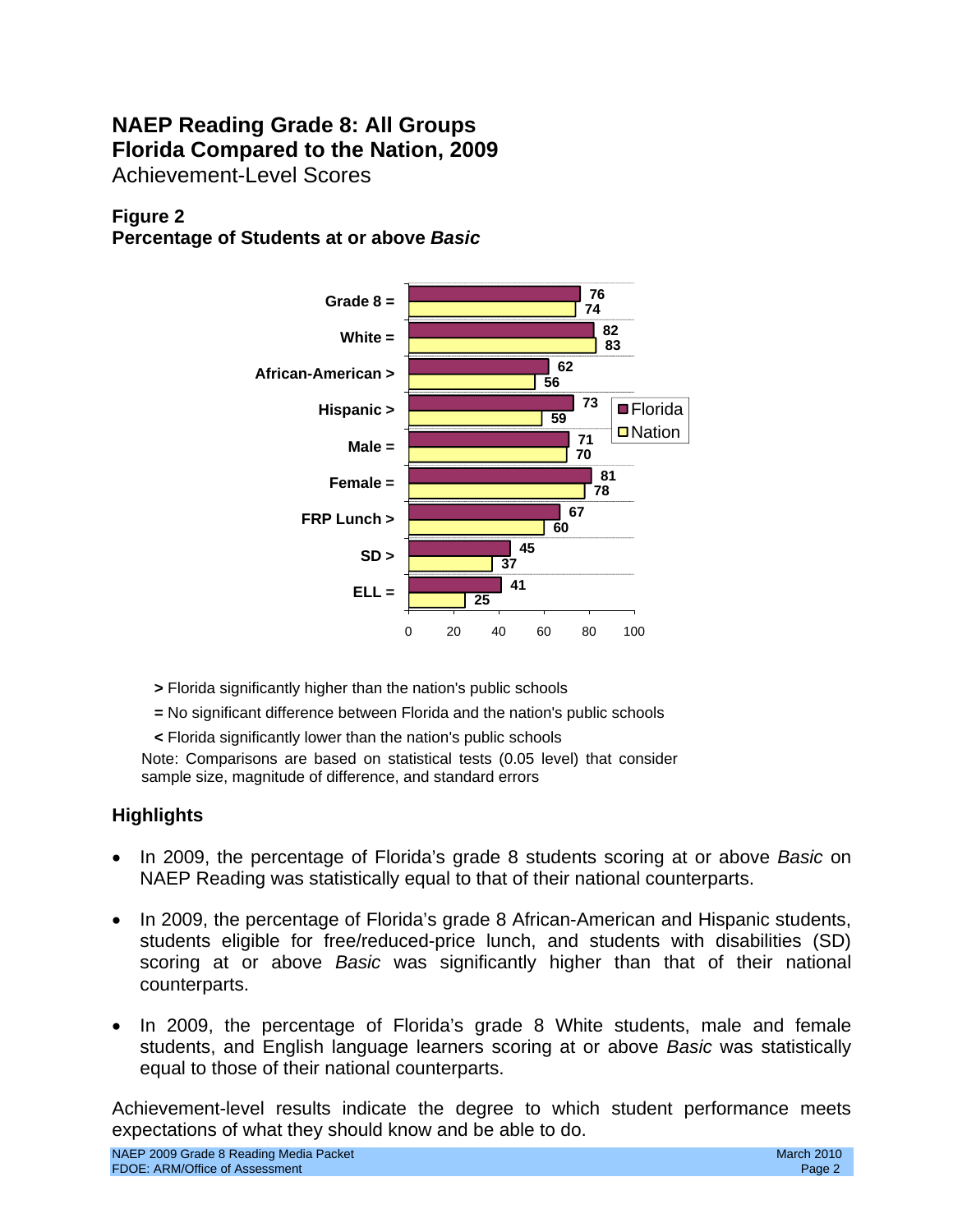# **NAEP Reading Grade 8: All Groups Florida Compared to the Nation, 2009**  Achievement-Level Scores

## **Figure 3**

**Percentage of Students at or above** *Proficient* 



- **>** Florida significantly higher than the nation's public schools
- **=** No significant difference between Florida and the nation's public schools
- **<** Florida significantly lower than the nation's public schools
- **‡** Sample size is too small to calculate significant differences

Note: Comparisons are based on statistical tests (0.05 level) that consider sample size, magnitude of difference, and standard errors

## **Highlights**

- In 2009, the percentage of Florida's and the nation's grade 8 students scoring at or above *Proficient* on NAEP Reading was statistically equivalent.
- In 2009, the percentage of Florida's grade 8 Hispanic students and students eligible for free/reduced-price lunch scoring at or above *Proficient* was significantly higher than that of their national counterparts**.**
- In 2009, the percentage of Florida's grade 8 White students and African-American students, male and female students, and students with disabilities scoring at or above *Proficient* was statistically equal to that of their national counterparts.

Achievement-level results indicate the degree to which student performance meets expectations of what they should know and be able to do.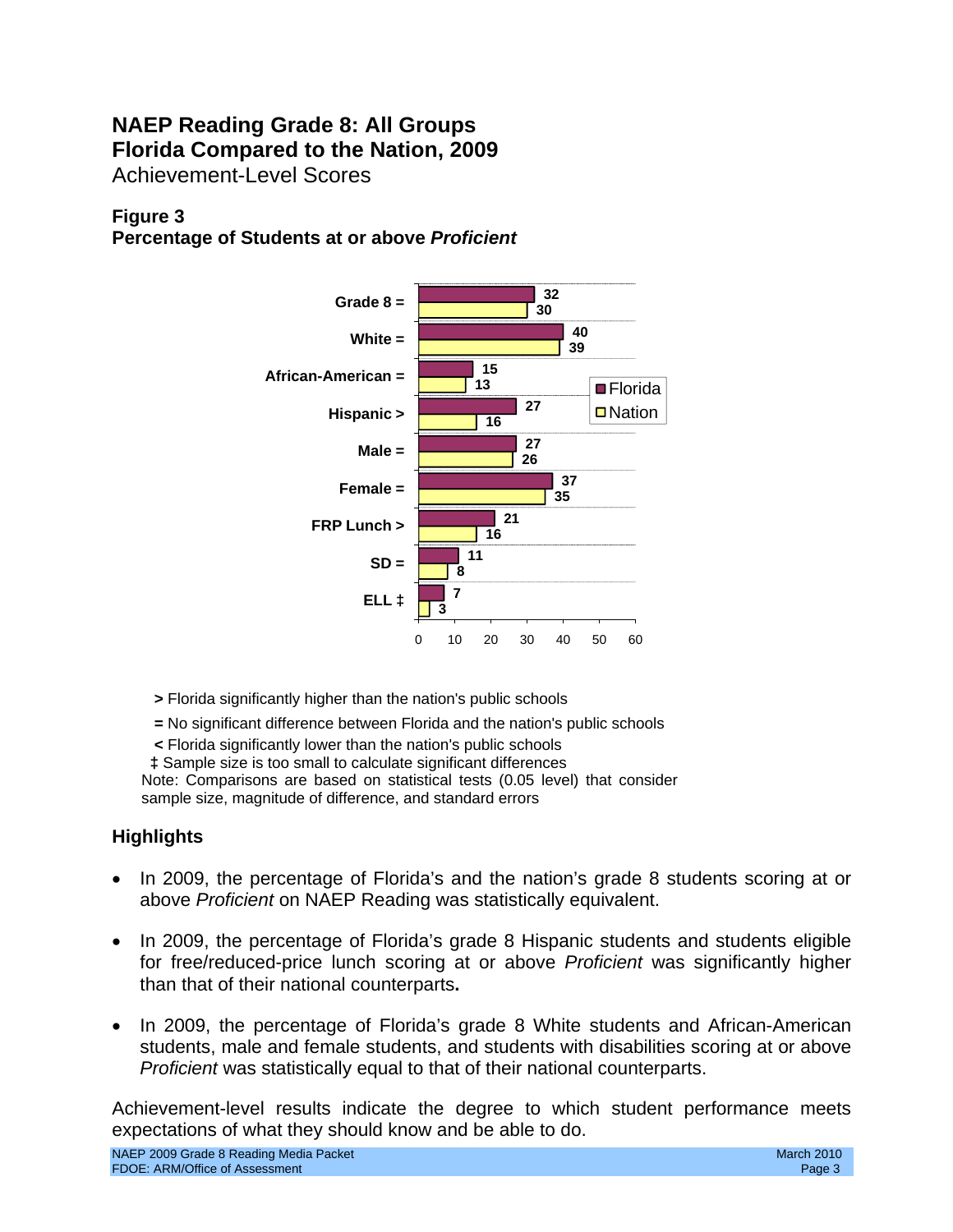## **NAEP Reading Grade 8: All Students Florida Compared to the Nation, 2003–2009**  Average Scale Scores

### **Figure 4**



- Florida's grade 8 NAEP 2009 Reading average scale score (264) was significantly higher than in 2003 (257), in 2005 (256), and in 2007 (260). The same upward trend was seen in the average scale scores of the nation's grade 8 students.
- Florida's grade 8 NAEP 2009 Reading average scale score continued to be statistically equal to the nation's (264 vs. 262). This trend began in 2007 after Florida scored below the nation's average in both 2003 and 2005.
- Between 2003 and 2009, Florida moved from scoring below the national average to be statistically equal to the national average in 2009.
- The gain in the average scale score of Florida's grade 8 students in NAEP Reading between 2003 and 2009 was significantly greater than the nation's gain (7 vs. 1 point).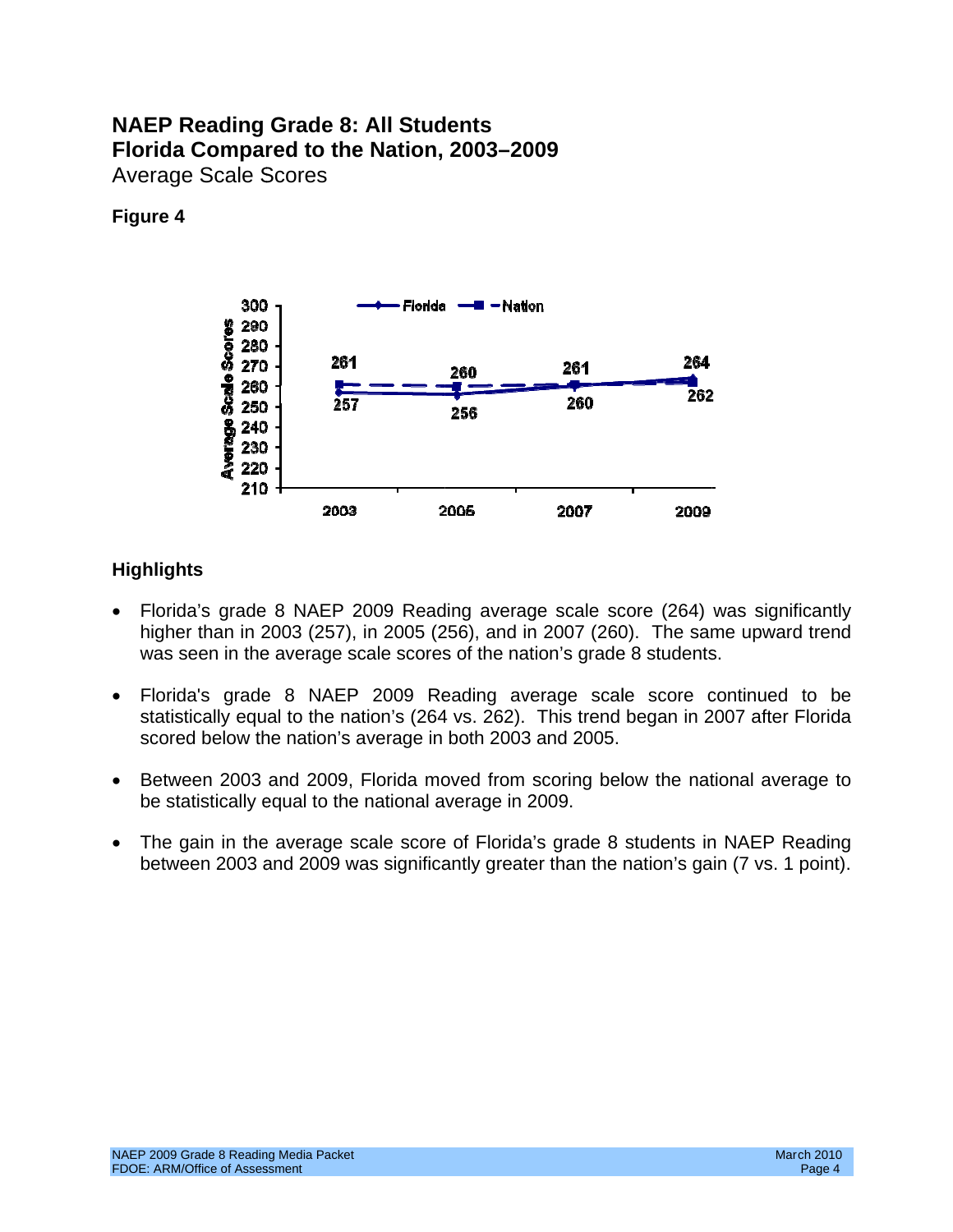# **NAEP Reading Grade 8: All Students Florida's National Standing, 2009**  Average Scale Scores

## **Figure 5**



SOURCE: U.S. Department of Education, Institute of Education Sciences, National Center for Education Statistics, National Assessment of Educational Progress (NAEP), 2009 Reading Assessments.

Florida's grade 8 NAEP 2009 Reading average scale score (264) was

- Virginia. • **higher than the following 18 states:** Alabama, Alaska, Arizona, Arkansas, California, Georgia, Hawaii, Louisiana, Mississippi, Nevada, New Mexico, North Carolina, Oklahoma, Rhode Island, South Carolina, Tennessee, Texas, and West
- • **not significantly different from the nation and the following 18 states:** Colorado, Delaware, Idaho, Illinois, Indiana, Iowa, Kansas, Kentucky, Maryland, Michigan, Missouri, Nebraska, New York, Oregon, Utah, Virginia, Washington, and Wisconsin.
- **lower than the following 13 states:** Connecticut, Maine, Massachusetts, Minnesota, Montana, New Hampshire, New Jersey, North Dakota, Ohio, Pennsylvania, South Dakota, Vermont, and Wyoming.

Note: Within each group, states are listed alphabetically

.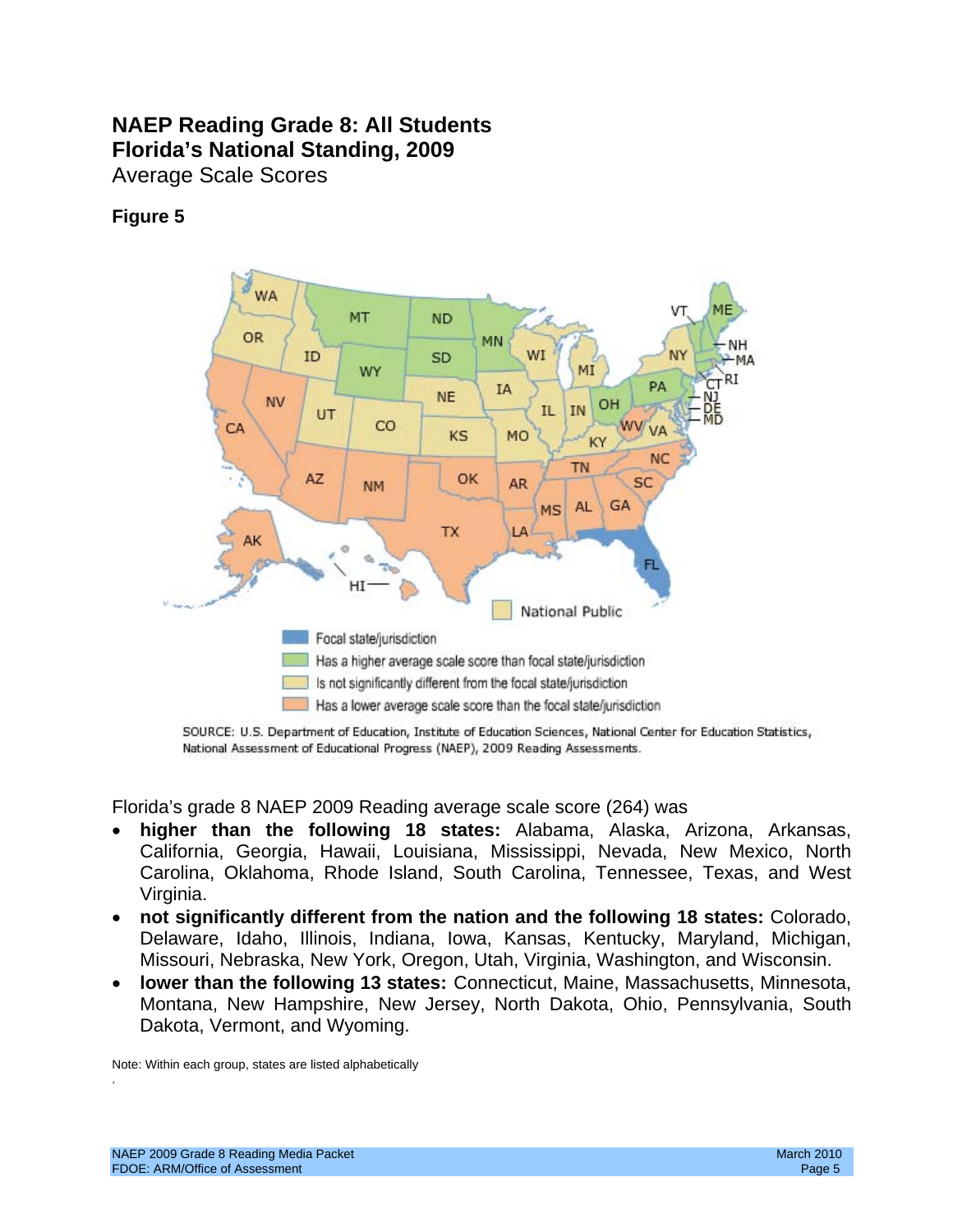# **NAEP Reading Grade 8: All Students All States Compared to the Nation, 2007–2009**  Average Scale Scores

## **Figure 6**

For NAEP grade 8 Reading, between 2007 and 2009, Florida was one of 9 states that saw a significant increase in its average scale score (Alabama, Connecticut, Florida, Hawaii, Kentucky, Missouri, New Mexico, Pennsylvania, and Utah).

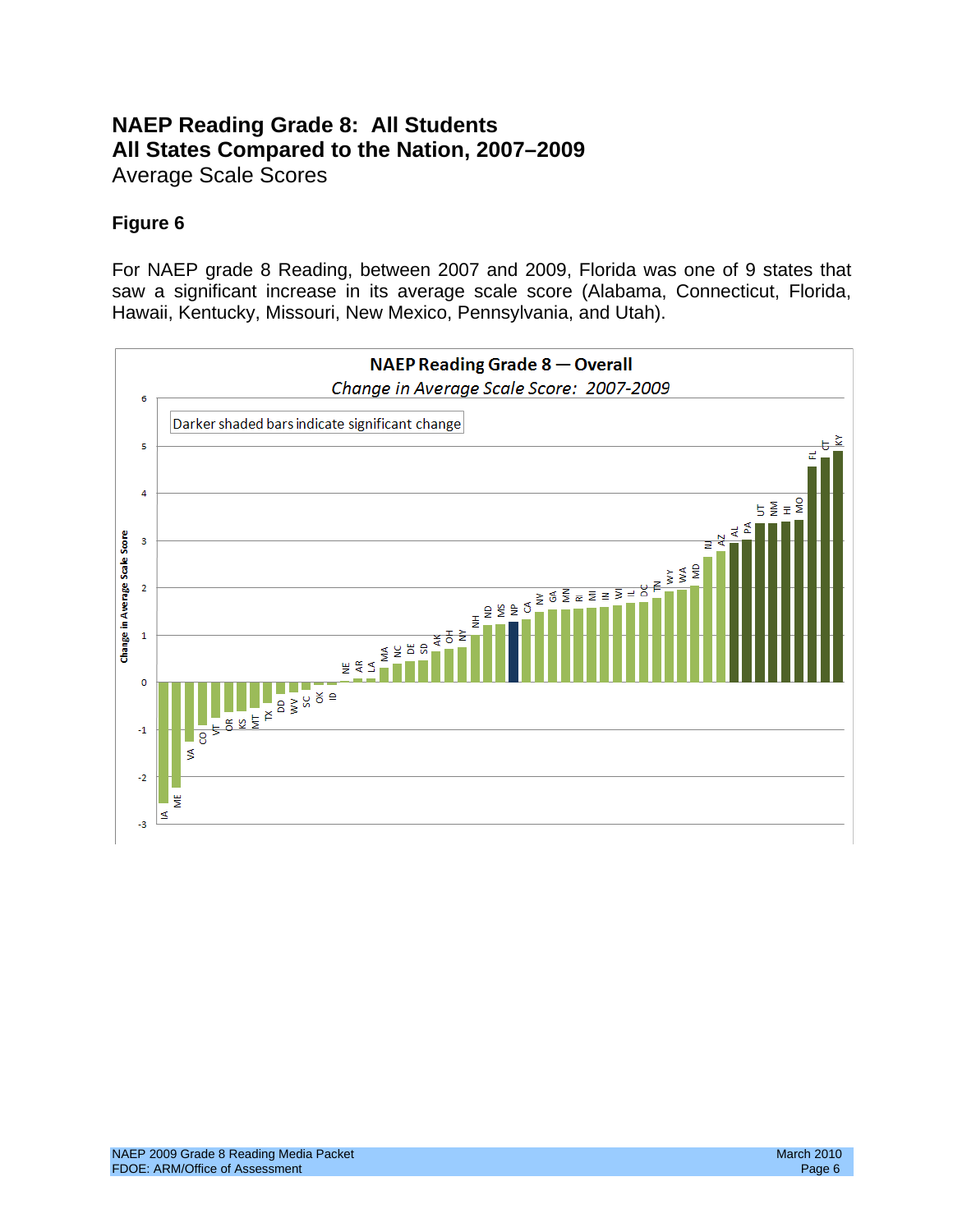## **NAEP Reading Grade 8: All Students Florida Compared to the Nation, 2003–2009**  Achievement-Level Scores

## **Figure 7**

**Percentage of Students Performing at or above** *Basic* **and at or above** *Proficient* 



## **Highlights**

- • Florida's percentage of grade 8 students performing at or above *Basic* on NAEP Reading in 2009 (76%) was higher than in 2003 (68%), in 2005 (66%), and in 2007 (71%). This trend was also true of at or above *Basic* achievement-level scores of the nation's grade 8 students.
- Florida's grade 8 NAEP 2009 Reading percentage of students performing at or above *Basic* continued to be statistically equal to the nation's. This trend began in 2007 after Florida's students performed below the nation's average in both 2003 and 2005.
- • Between 2003 and 2009, Florida's students scoring at or above *Basic* moved from scoring below the national average in 2003 to scoring statistically equal to the national average in 2009.
- The gain in the percentage of Florida's grade 8 students performing at or above *Basic* on the NAEP Reading assessment between 2003 and 2009 was greater than the nation's gain (8% vs. 2%).

### At or above *Proficient*

Florida's grade 8 NAEP Reading percentage of students performing at or above *Proficient* in 2009 (32%) was higher than in 2003 (27%) and 2005 (25%). This trend was also true of at or above *Proficient* achievement-level scores of the nation's grade 8 students.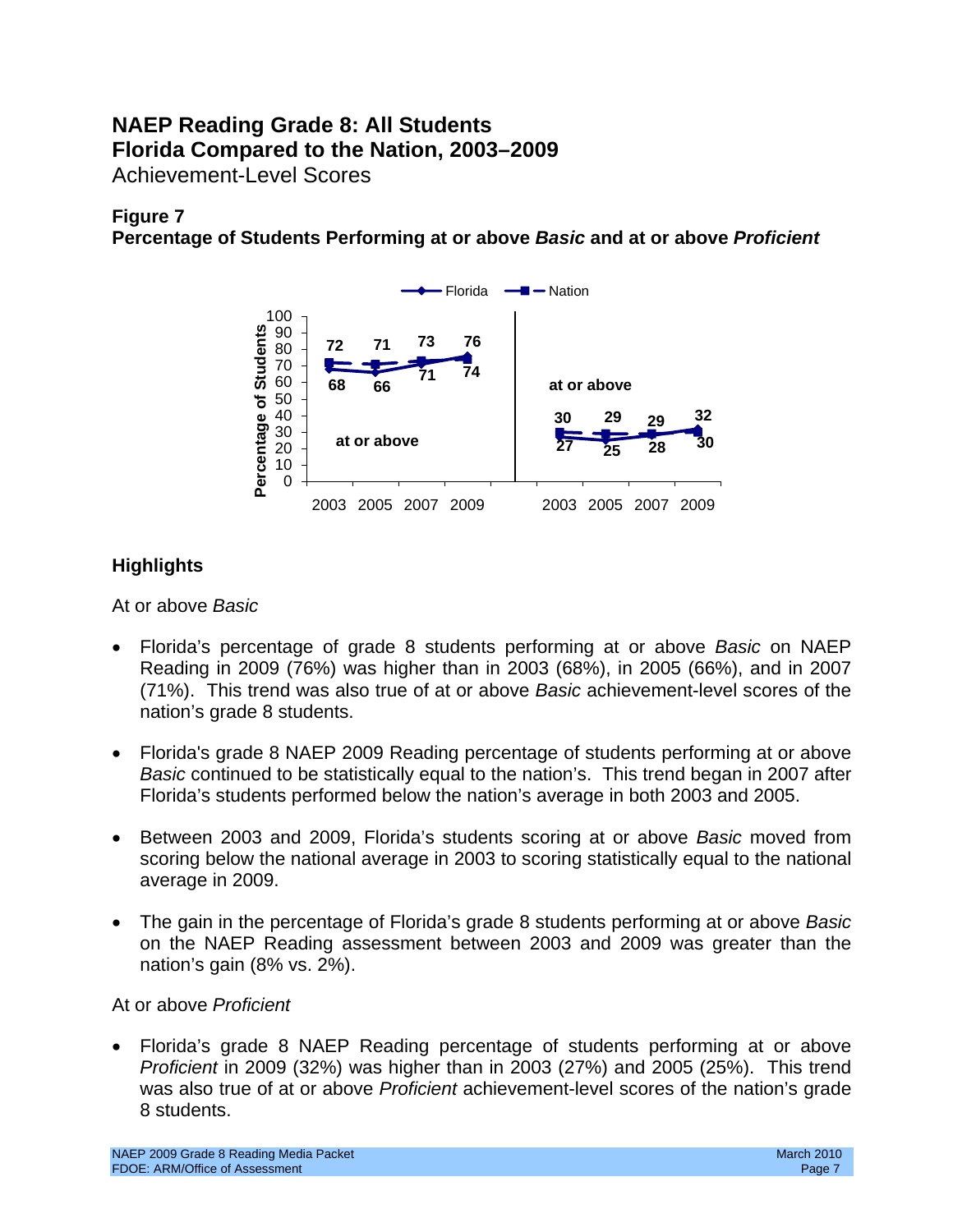- Florida's grade 8 NAEP 2009 Reading percentage of students performing at or above *Proficient* continued to be statistically equal to the nation's. This trend began in 2007 after Florida's students performed below the nation's average in both 2003 and 2005.
- • Between 2003 and 2009, Florida's students scoring at or above *Proficient* moved from scoring below the national average in 2003 to statistically equal to the national average in 2009.
- The gain in the percentage of Florida's grade 8 students performing at or above *Proficient* on the NAEP Reading assessment between 2003 and 2009 was greater than the nation's gain (5% vs. 0%).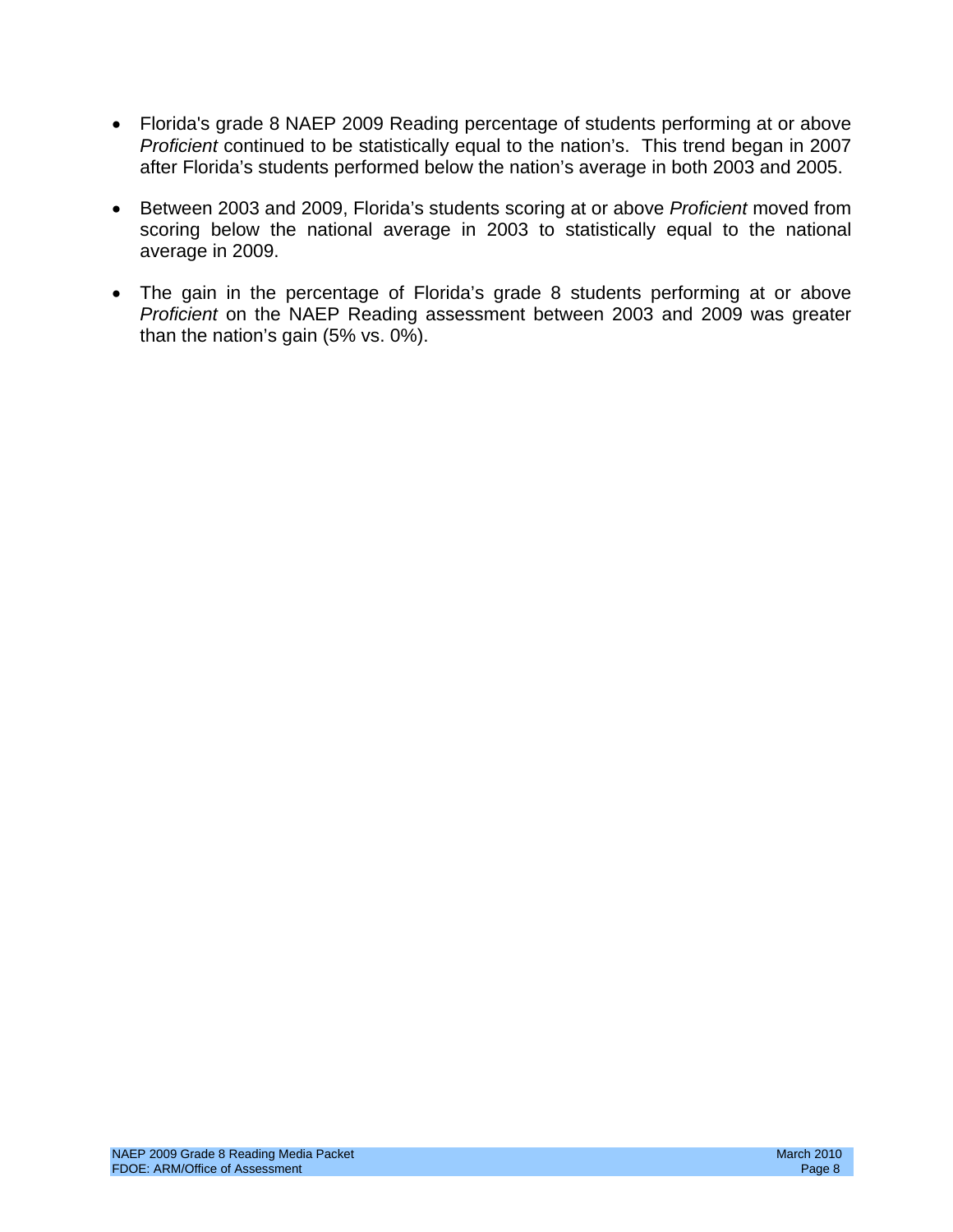# **NAEP Reading Grade 8: Race/Ethnicity**

Schools report the racial/ethnic subgroups that best describe the students eligible to be assessed. The six mutually-exclusive categories are White, African-American, Hispanic, Asian/Pacific Islander, American-Indian/Alaskan-Native, and Unclassified. Florida has reportable (sufficient size) populations in the White, African-American, and Hispanic racial/ethnic groups.

| Year | <b>White</b>                    |     | African-<br>American |               | <b>Hispanic</b> |               |  |
|------|---------------------------------|-----|----------------------|---------------|-----------------|---------------|--|
|      | <b>Nation</b><br><b>Florida</b> |     | <b>Florida</b>       | <b>Nation</b> | <b>Florida</b>  | <b>Nation</b> |  |
| 2003 | 51%                             | 61% | 27%                  | 17%           | 19%             | 15%           |  |
| 2005 | 51%                             | 60% | 23%                  | 17%           | 21%             | 17%           |  |
| 2007 | 49%                             | 58% | 23%                  | 17%           | 23%             | 18%           |  |
| 2009 | 46%                             | 57% | 22%                  | 16%           | 25%             | 20%           |  |

### **Table 1 Participation Rates for Florida and the Nation (Race/Ethnicity)**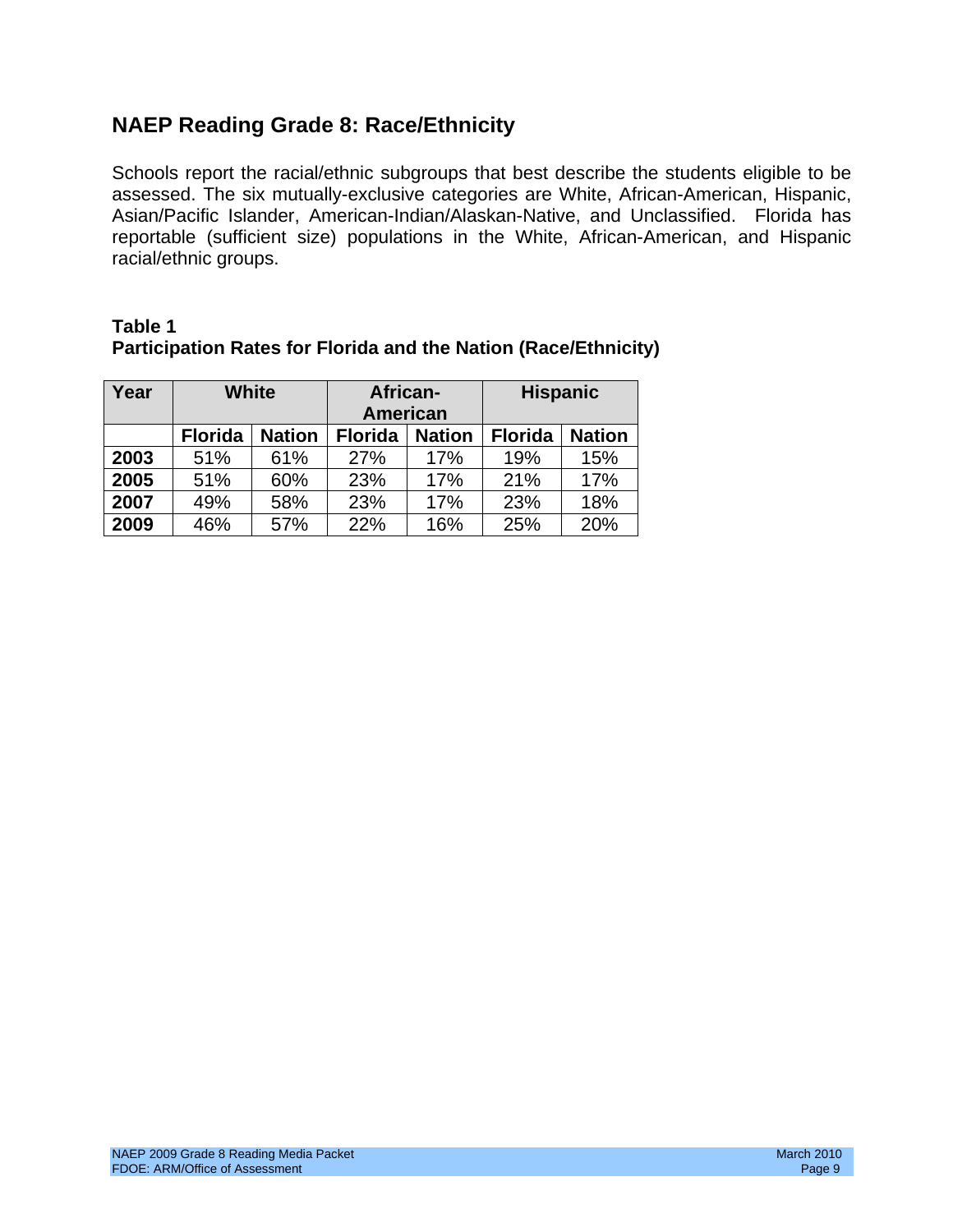# **NAEP Reading Grade 8: Race/Ethnicity Florida Compared to the Nation, 2003–2009**  Gaps in Average Scale Scores





NOTE: The NAEP Mathematics scale ranges from 0 to 500. Observed differences are not necessarily statistically significant.<br>SOURCE: U.S. Department of Education, Institute of Education Sciences, National Centerfor Education

- On NAEP Reading, the average scale scores of Florida's grade 8 White students significantly increased between 2005 and 2009. The average scale scores of Florida's African-American students increased between 2003 and 2009 and 2005 and 2009.
- average in 2003 and 2005 to scoring at the national average in 2007 and above the • Florida's grade 8 African-American students improved from scoring below the national national average in 2009.
- Between 2003 and 2009, Florida's grade 8 African-American students had a greater gain than the nation's African-American students (11 vs. 1 point).
- The Florida grade 8 White/African-American scale score gap was 29 points in 2003, 27 points in 2005, 24 points in 2007, and 22 points in 2009. The 7-point decrease in the gap from 2003 to 2009 represents a significant narrowing of the gap.
- The gap between Florida's White and African-American students and the gap between the nation's White and African-American students was statistically similar in 2003, 2005, 2007, and 2009.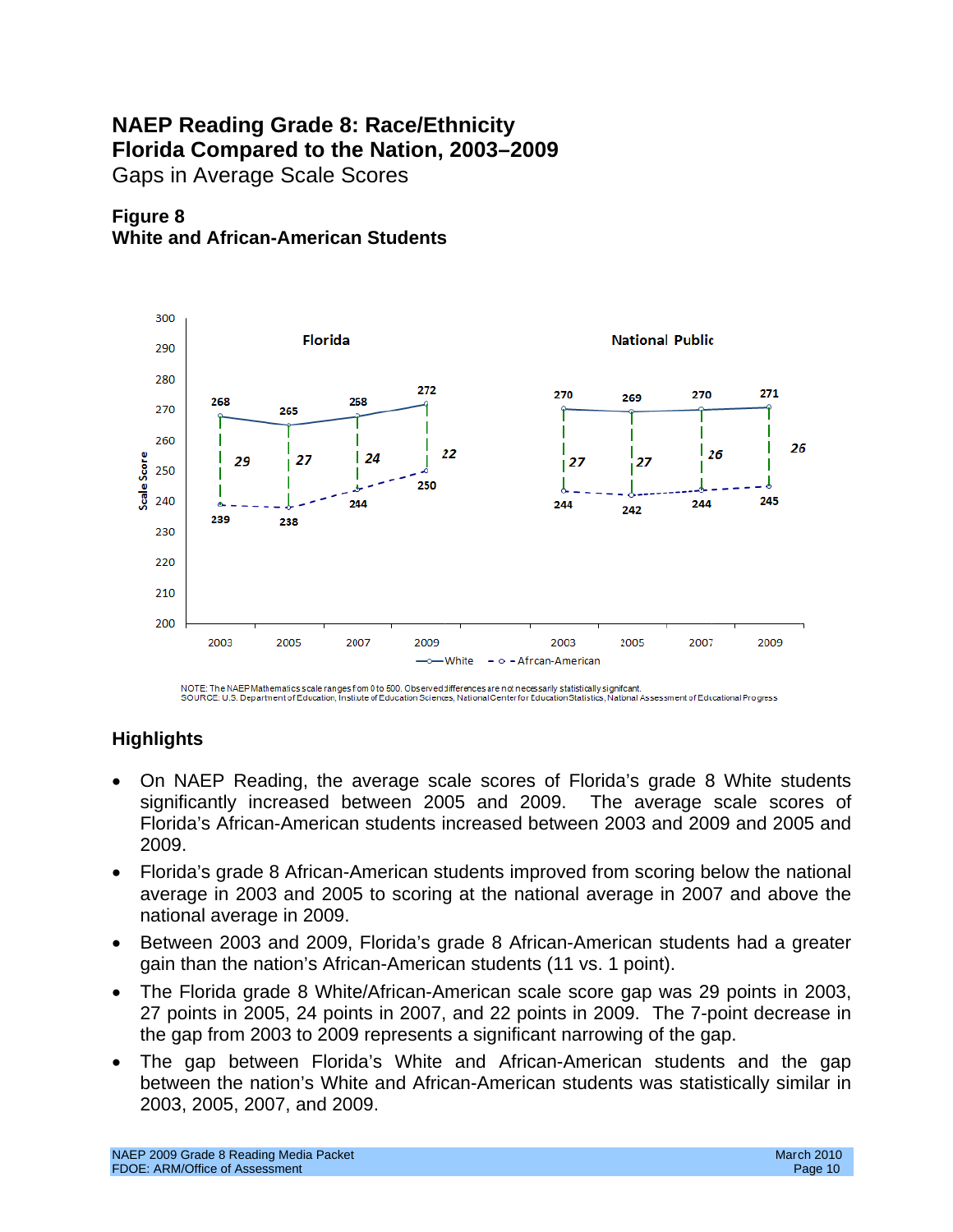# **NAEP Reading Grade 8: Race/Ethnicity Florida Compared to the Nation, 2003–2009**

Gaps in Average Scale Scores (continued)





NOTE: The NAEP Reading scale ranges from 0 to 500. Observed differences are not necessarily statistically significant.<br>SOURCE: U.S. Department of Education, Institute of Education ciences, National Center for Education Sta

- Florida's grade 8 Hispanic average scale scores for NAEP Reading were significantly higher in 2009 than in 2003 and in 2005. The nation's grade 8 White and Hispanic average scale scores were significantly higher in 2009 than in 2003, 2005, and 2007.
- Florida's grade 8 Hispanic students outperformed the nation's grade 8 Hispanic students in 2003, 2005, 2007, and 2009.
- Between 2003 and 2009, Florida's and the nation's grade 8 Hispanic students had similar gains in average scale scores (9 vs. 4 points).
- Florida's grade 8 White/Hispanic gap was 17 points in 2003, 13 points in 2005, 12 points in 2007, and 12 points in 2009. The 5-point change in the gap between 2003 and 2009 was not statistically significant.
- The gap between Florida's grade 8 White and Hispanic students was significantly smaller than the gap between the nation's grade 8 White and Hispanic students in 2003, 2005, 2007, and 2009 on NAEP Reading.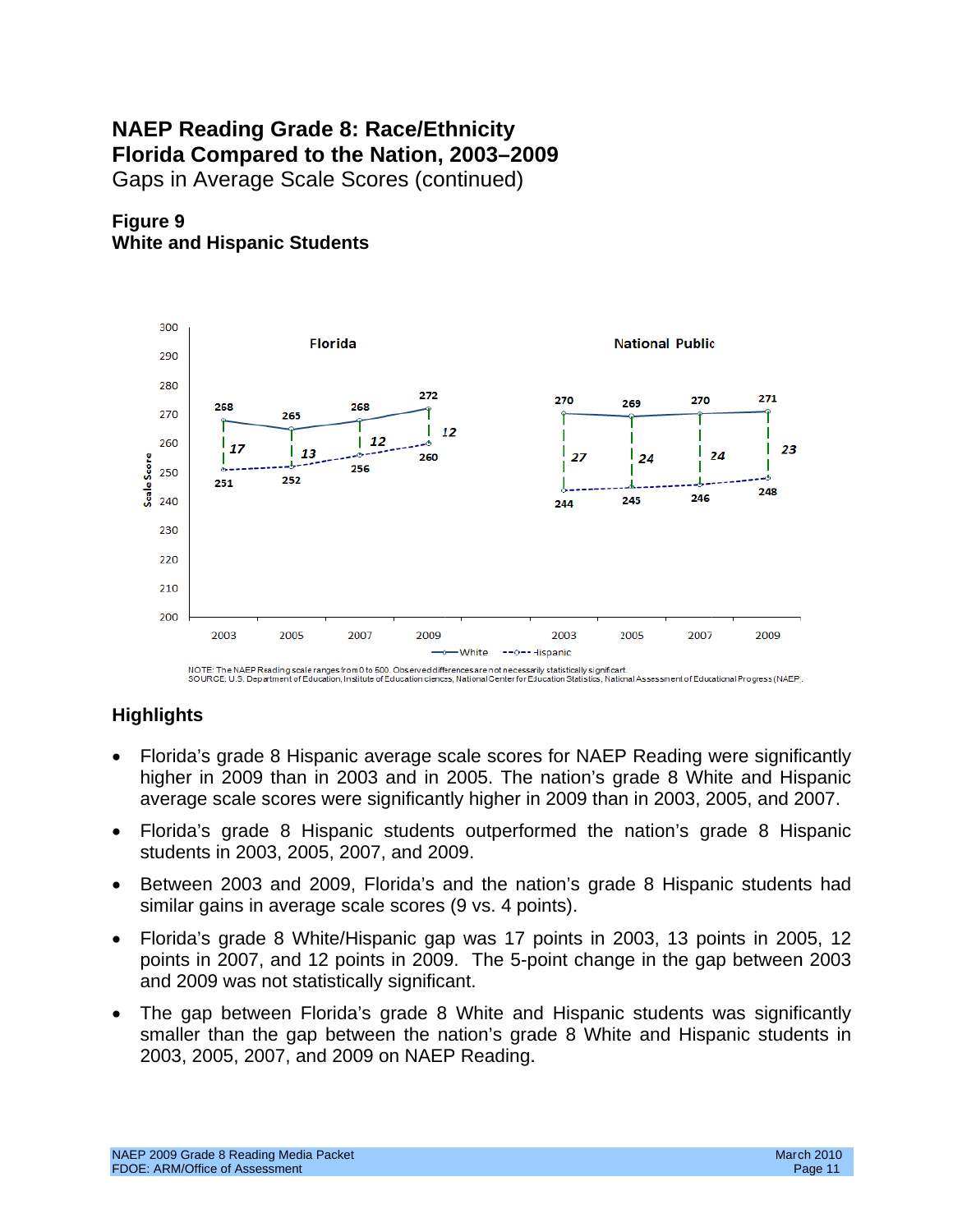# **NAEP Reading Grade 8: Race/Ethnicity Florida's National Standing, 2009**  Average Scale Scores

### **Figure 10 White Students**



SOURCE: U.S. Department of Education, Institute of Education Sciences, National Center for Education Statistics, National Assessment of Educational Progress (NAEP), 2009 Reading Assessments.

On NAEP 2009 Reading, Florida's grade 8 White students' average scale score of 272 was

- **higher than the following 11 states:** Alabama, Arkansas, Iowa, Louisiana, Mississippi, Nevada, Oklahoma, Rhode Island, South Carolina, Tennessee, and West Virginia.
- • **not significantly different from the nation and the following 33 states:** Alaska, Arizona, California, Colorado, Delaware, Georgia, Hawaii, Idaho, Illinois, Indiana, Kansas, Kentucky, Maine, Michigan, Minnesota, Missouri, Montana, Nebraska, New Hampshire, New Mexico, New York, North Carolina, North Dakota, Ohio, Oregon, South Dakota, Texas, Utah, Vermont, Virginia, Washington, Wisconsin, and Wyoming.
- • **lower than the following 5 states:** Connecticut, Maryland, Massachusetts, New Jersey, and Pennsylvania.

Note: Within each group, states are listed alphabetically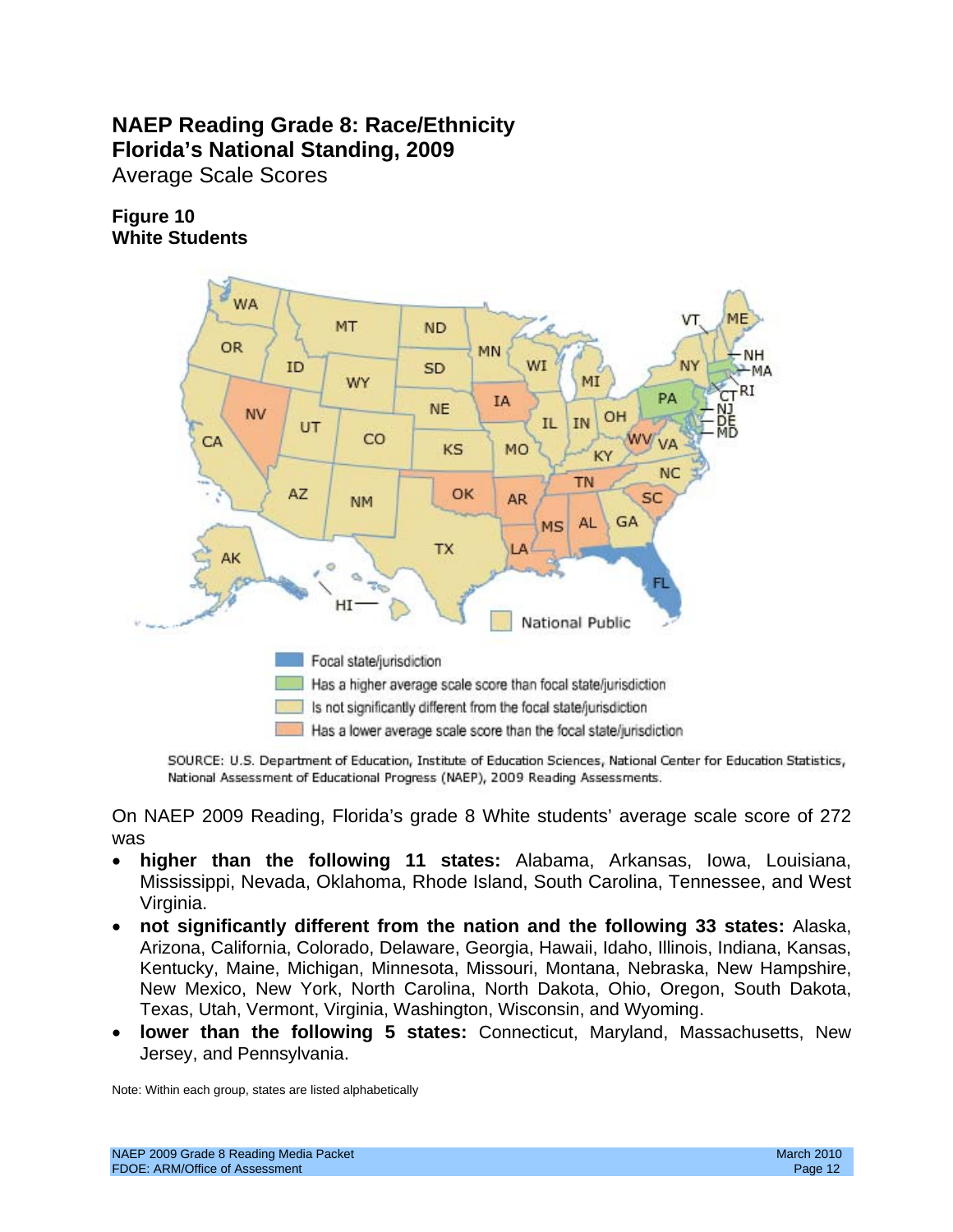# **NAEP Reading Grade 8: Race/Ethnicity Florida's National Standing, 2009**

Average Scale Scores (continued)

## **Figure 11 African-American Students**



SOURCE: U.S. Department of Education, Institute of Education Sciences, National Center for Education Statistics, National Assessment of Educational Progress (NAEP), 2009 Reading Assessments.

On NAEP 2009 Reading, Florida's grade 8 African-American students' average scale score of 250 was

- • **higher than the following 11 states:** Alabama, Arkansas, Illinois, Louisiana, Michigan, Mississippi, Nevada, North Carolina, Rhode Island, South Carolina, and Wisconsin.
- • **not significantly different from the nation and the following 29 states:** Alaska, Arizona, California, Colorado, Connecticut, Delaware, Georgia, Hawaii, Indiana, Iowa, Kansas, Kentucky, Maine, Maryland, Massachusetts, Minnesota, Missouri, Nebraska, New Jersey, New Mexico, New York, Ohio, Oklahoma, Pennsylvania, Tennessee, Texas, Virginia, Washington, and West Virginia.
- lower than no state.

 The sample size in the following 9 states was not large enough to permit a reliable estimate: Idaho, Montana, New Hampshire, North Dakota, Oregon, South Dakota, Utah, Vermont, and Wyoming.

Note: Within each group, states are listed alphabetically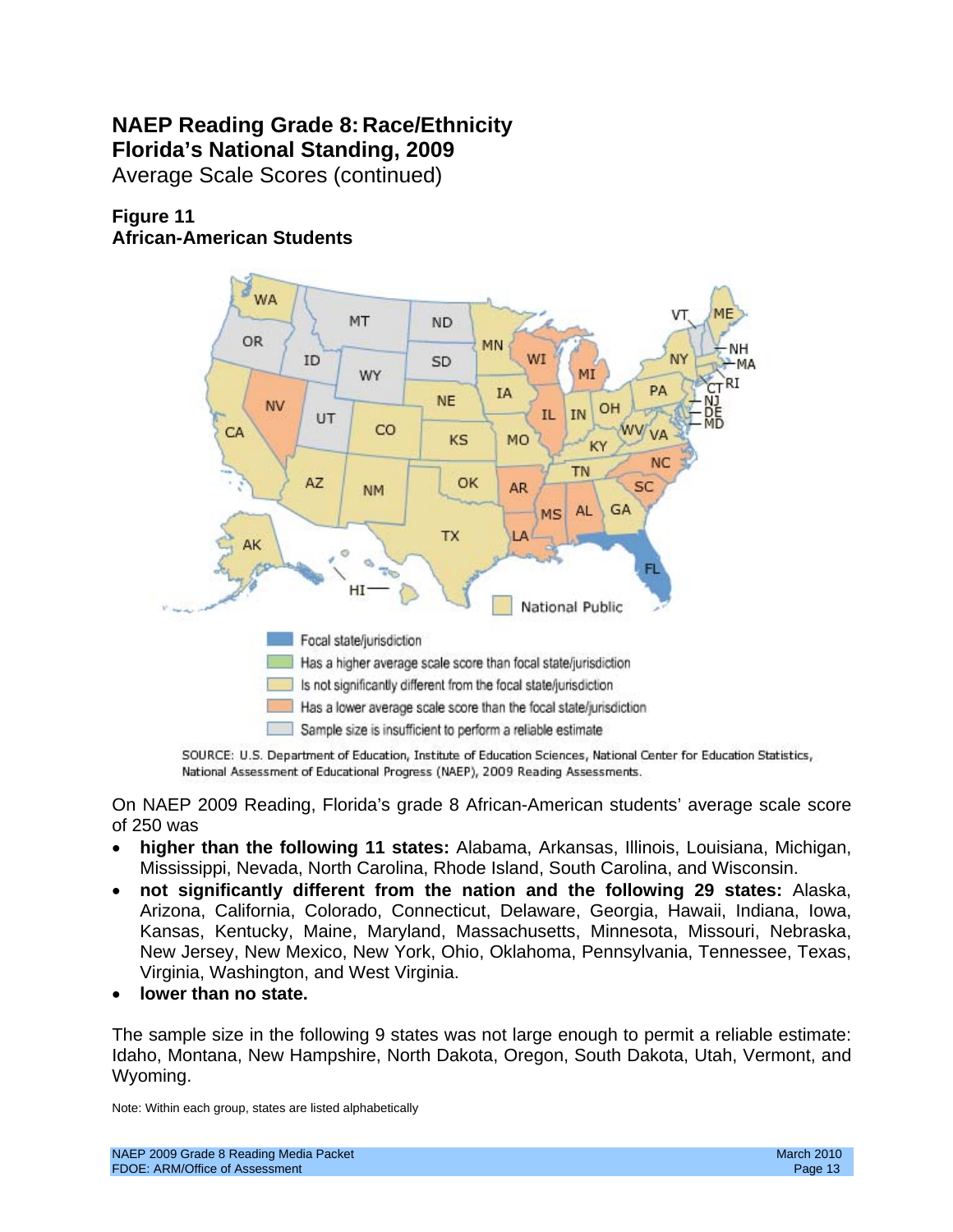# **NAEP Reading Grade 8: Race/Ethnicity Florida's National Standing, 2009**

Average Scale Scores (continued)

## **Figure 12 Hispanic Students**



SOURCE: U.S. Department of Education, Institute of Education Sciences, National Center for Education Statistics, National Assessment of Educational Progress (NAEP), 2009 Reading Assessments.

 On NAEP 2009 Reading, Florida's grade 8 Hispanic students' average scale score of 260 was

- Nebraska, Nevada, New Mexico, New York, North Carolina, Oklahoma, Oregon, **higher than the nation and the following 24 states:** Arizona, Arkansas, California, Colorado, Connecticut, Idaho, Illinois, Indiana, Kansas, Massachusetts, Minnesota, Pennsylvania, Rhode Island, Texas, Utah, Washington, and Wisconsin.
- not significantly different from the following 17 states: Alabama, Alaska, Delaware, Georgia, Hawaii, Iowa, Kentucky, Maryland, Michigan, Missouri, New Hampshire, New Jersey, Ohio, South Carolina, Tennessee, Virginia, and Wyoming.
- lower than no state.

 The sample size in the following 8 states was not large enough to permit a reliable estimate: Louisiana, Maine, Mississippi, Montana, North Dakota, South Dakota, Vermont, and West Virginia.

Note: Within each group, states are listed alphabetically.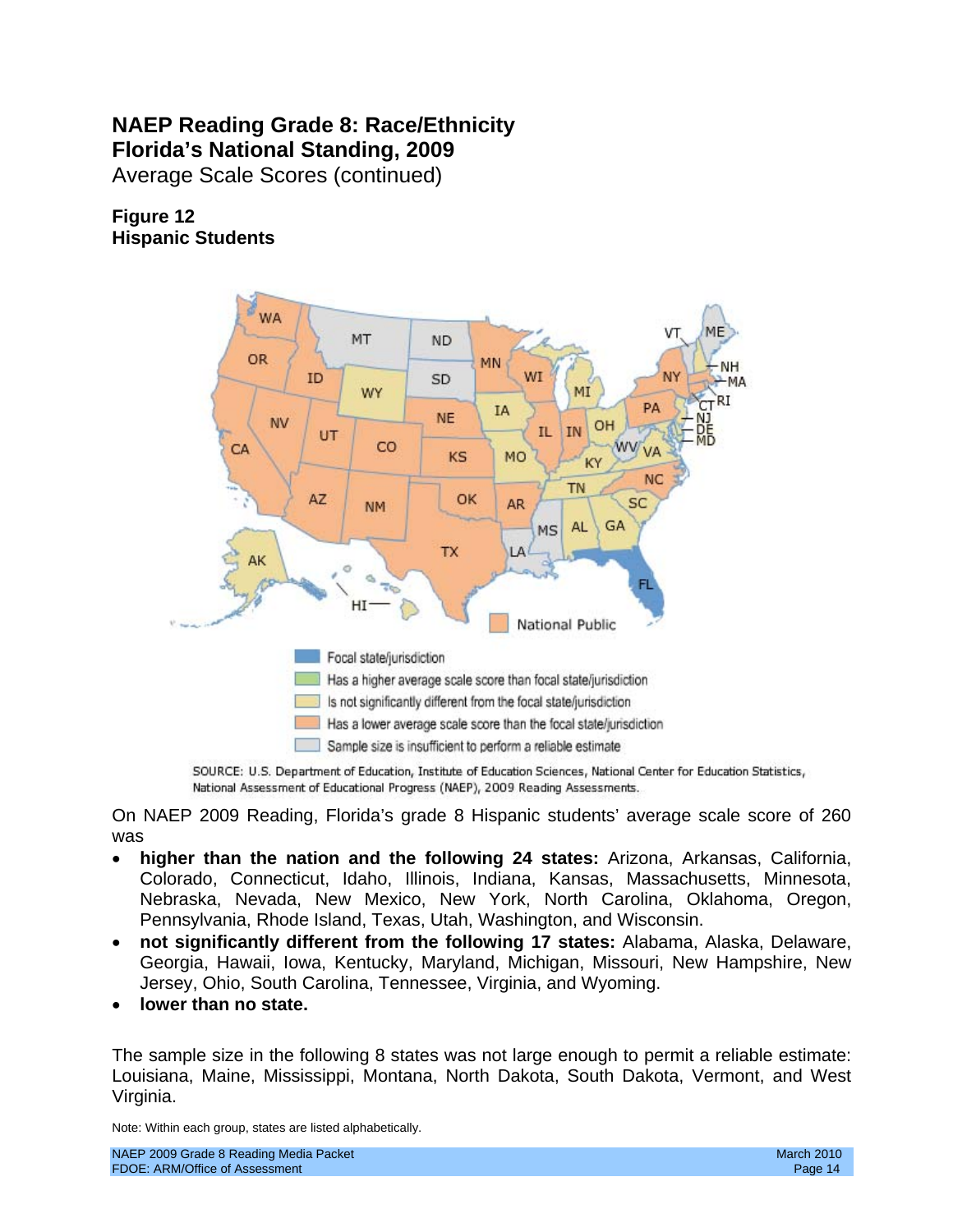# **NAEP Reading Grade 8: Race/Ethnicity Florida Compared to the Nation, 2003–2009**

Gaps in Percentage of Students Performing at or above *Basic* 

## **Figure 13 White and African-American Students**



- The percentage of both Florida's and the nation's grade 8 African-American students scoring at or above *Basic* on NAEP Reading increased between 2003 and 2009 and between 2005 and 2009.
- The percentage of Florida's grade 8 White students performing at or above *Basic* continued to be statistically equal to the nation's. This trend began in 2007 after Florida's students performed below the national average in both 2003 and 2005.
- In 2009, Florida's grade 8 African-American students scoring at or above *Basic* outperformed their national counterparts. This was an improvement from 2003, 2005, and 2007 when they performed statistically equal to the nation.
- Between 2003 and 2009, Florida's grade 8 African-American students had an 11% greater gain that the nation's African-American students (14% vs. 3%).
- The gap in the percentage of Florida's grade 8 White/African-American students performing at or above *Basic* was 31% in 2003, 28% in 2005, 25% in 2007, and 20% in 2009. This 11 percentage-point decrease in the gap is significant. The nation's African-American gap did not change between 2003 and 2009.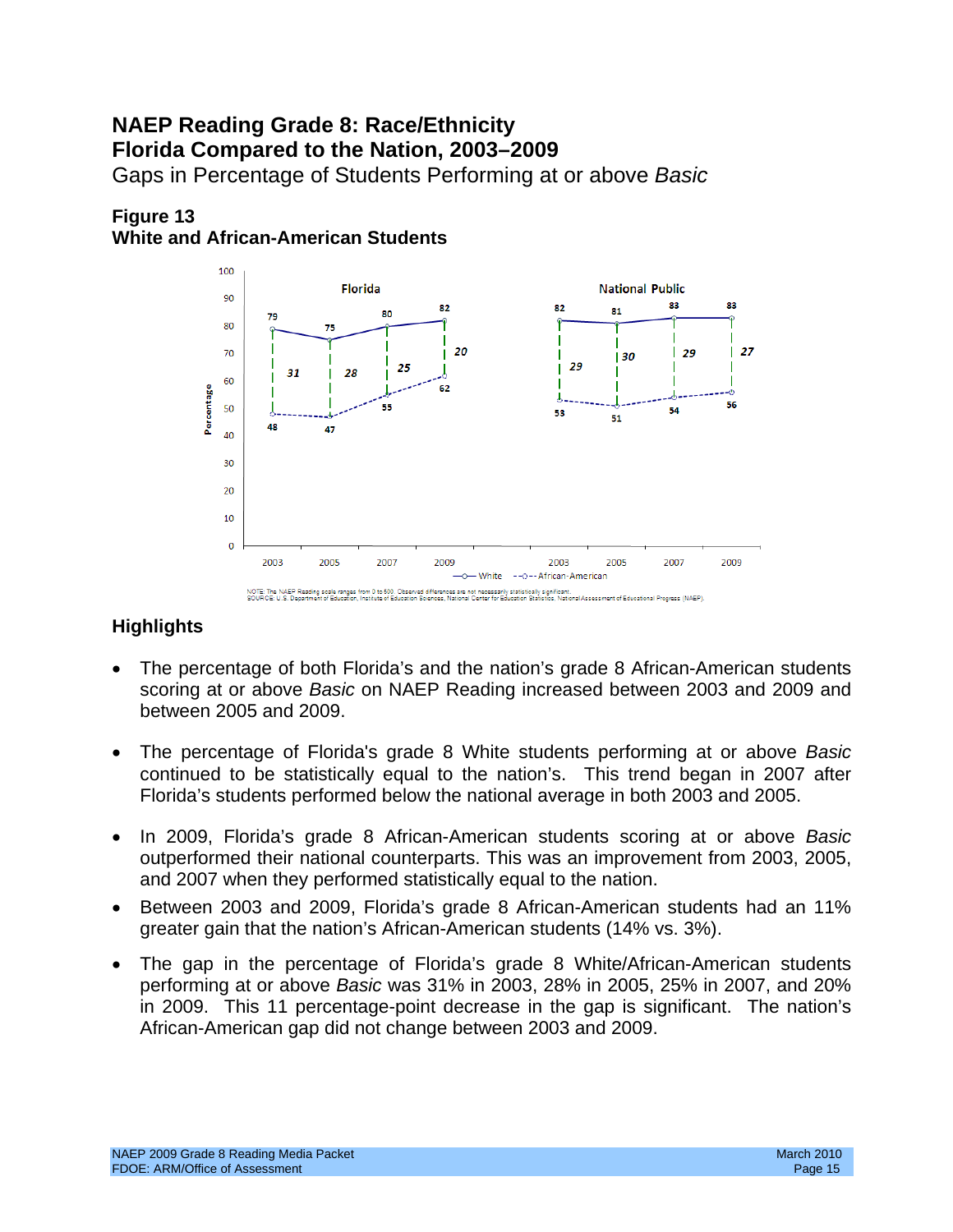# **NAEP Reading Grade 8: Race/Ethnicity Florida Compared to the Nation, 2003–2009**

Gaps in Percentage of Students Performing at or above *Basic* (continued)



# **Figure 14 White and Hispanic Students**

NOTE: The NAEP Reading scale ranges from 0 to 500. Observed differences are not necessarily statistically significant.<br>SOURCE: U.S. Department of Education, Institute of Education Sciences, National Center for Education St

- Between 2003 and 2009 and between 2005 and 2009, there was an increase in the percentage of Florida's grade 8 Hispanic students scoring at or above *Basic* on NAEP Reading.
- The percentage of Florida's grade 8 Hispanic students scoring at or above *Basic* was greater than that of the nation's Hispanic students scoring at or above *Basic* in 2003, 2005, 2007, and 2009.
- Between 2003 and 2009, Florida's grade 8 Hispanic students had a 6% greater gain than the nation's Hispanic students (11% vs. 5% gain). However, this difference in gain was not statistically significant.
- The gap in the percentage of Florida's grade 8 White/Hispanic students performing at or above *Basic* was 17% in 2003, 13% in 2005, 13% in 2007, and 9% in 2009. This 8 percentage-point change in the gap is not statistically significant. The nation's 4 percentage-point change in the White/Hispanic gap was statistically significant.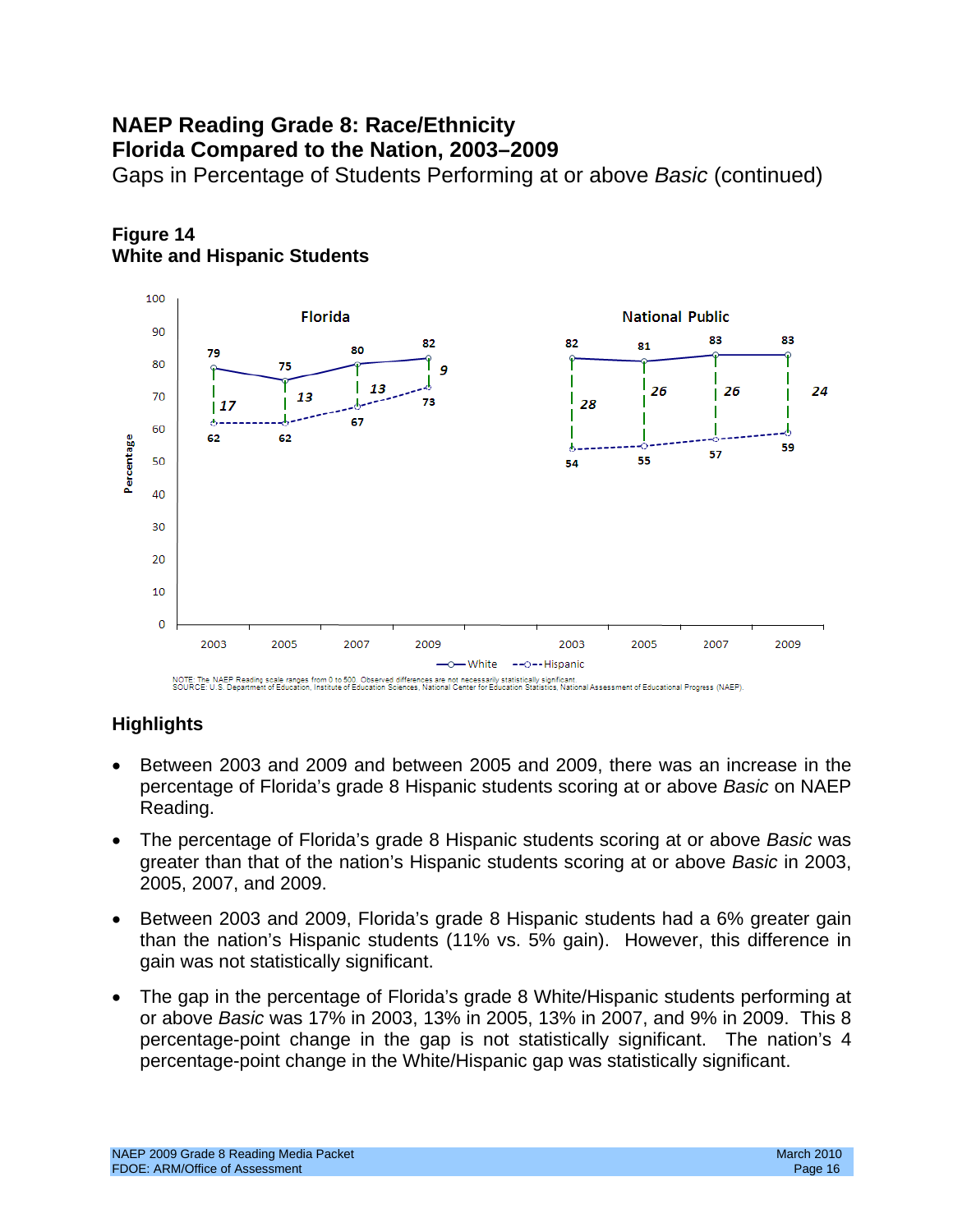# Gaps in Percentage of Students Performing at or above *Proficient* **NAEP Reading Grade 8: Race/Ethnicity Florida Compared to the Nation, 2003–2009**





NOTE: The NAEP Reading scale ranges from 0 to 500. Observed differences are not necessarily statistically significant.<br>SOURCE: U.S. Department of Education, Institute of Education Sciences, National Center for Education St

- Beginning in 2003, Florida's grade 8 African-American students scoring at or above *Proficient* on NAEP Reading have continued to match the performance of the nation's grade 8 African-American students.
- Between 2003 and 2009, Florida's grade 8 African-American students had a 3% greater gain than the nation's African-American students (4% vs. 1%). However, this difference in gain was not statistically significant.
- The gap in the percentage of Florida's grade 8 White/African-American students performing at or above *Proficient* on NAEP Reading was 26% in 2003, 22% in 2005, 23% in 2007, and 25% in 2009. The gap did not narrow significantly between 2003 and 2009.
- In 2003, 2005, 2007, and 2009, there was no statistical difference between Florida's grade 8 White and African-American performance gap and that of the nation.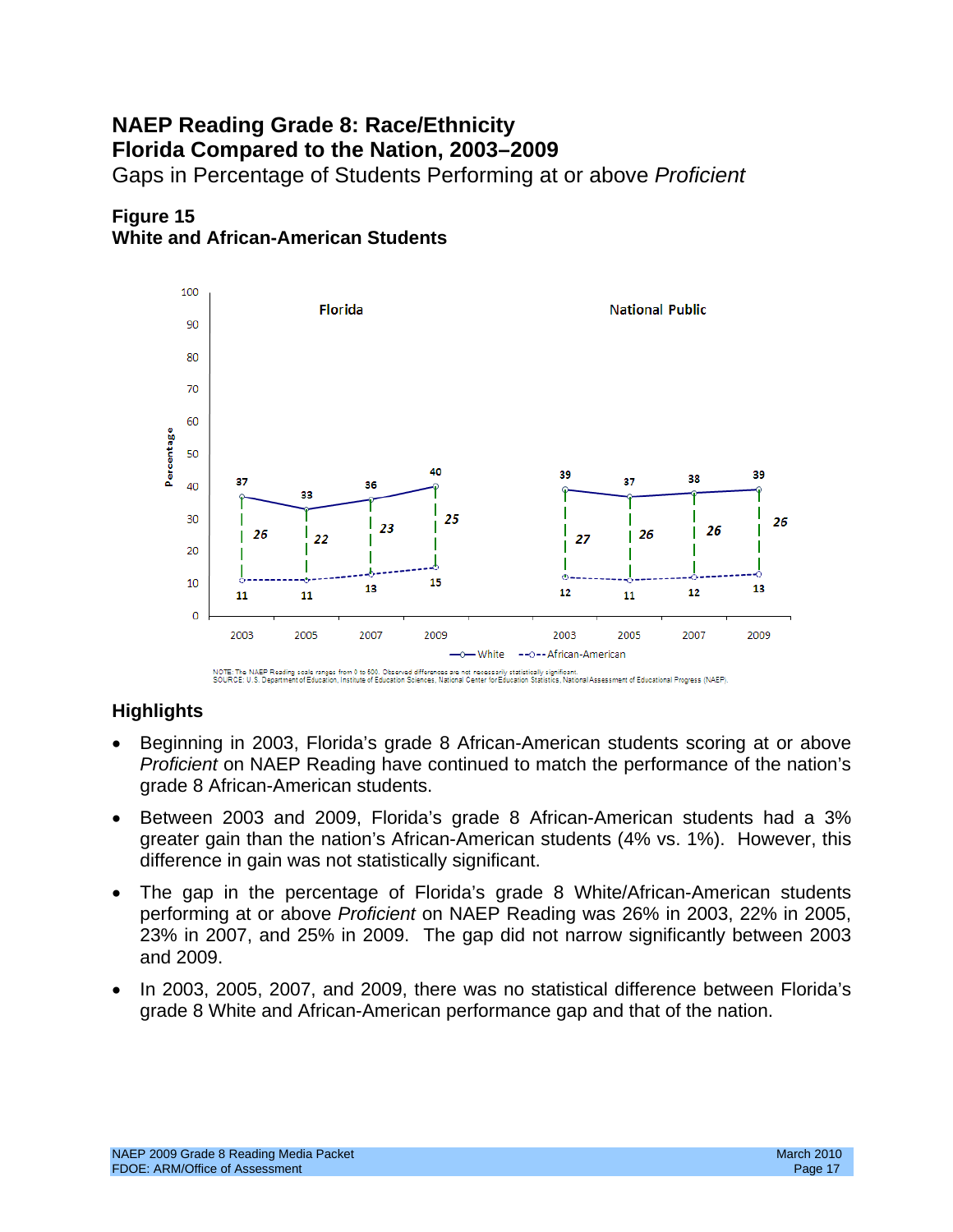# **NAEP Reading Grade 8: Race/Ethnicity Florida Compared to the Nation, 2003–2009**  Gaps in Percentage of Students Performing at or above *Proficient*  (continued)

**Figure 16 White and Hispanic Students** 



- Between 2003 and 2009, the percentage of Florida's Hispanic students scoring at or above *Proficient* on NAEP Reading increased.
- In 2003, 2005, 2007, and 2009, the percentage of Florida's grade 8 Hispanic students scoring at or above *Proficient* was significantly greater than the nation's.
- Between 2003 and 2009, Florida's and the nation's grade 8 Hispanic students had statistically similar gains in their at or above *Proficient* scores (8% vs. 2%).
- The gap in the percentage of Florida's grade 8 White and Hispanic students performing at or above *Proficient* on NAEP Reading was 18% in 2003, 12% in 2005, and 13% in both 2007 and 2009. The 5 percentage-point change in the gap was not statistically significant.
- In 2009, Florida's White/Hispanic 13% gap was significantly smaller than the nation's 23% gap for students performing at or above *Proficient*.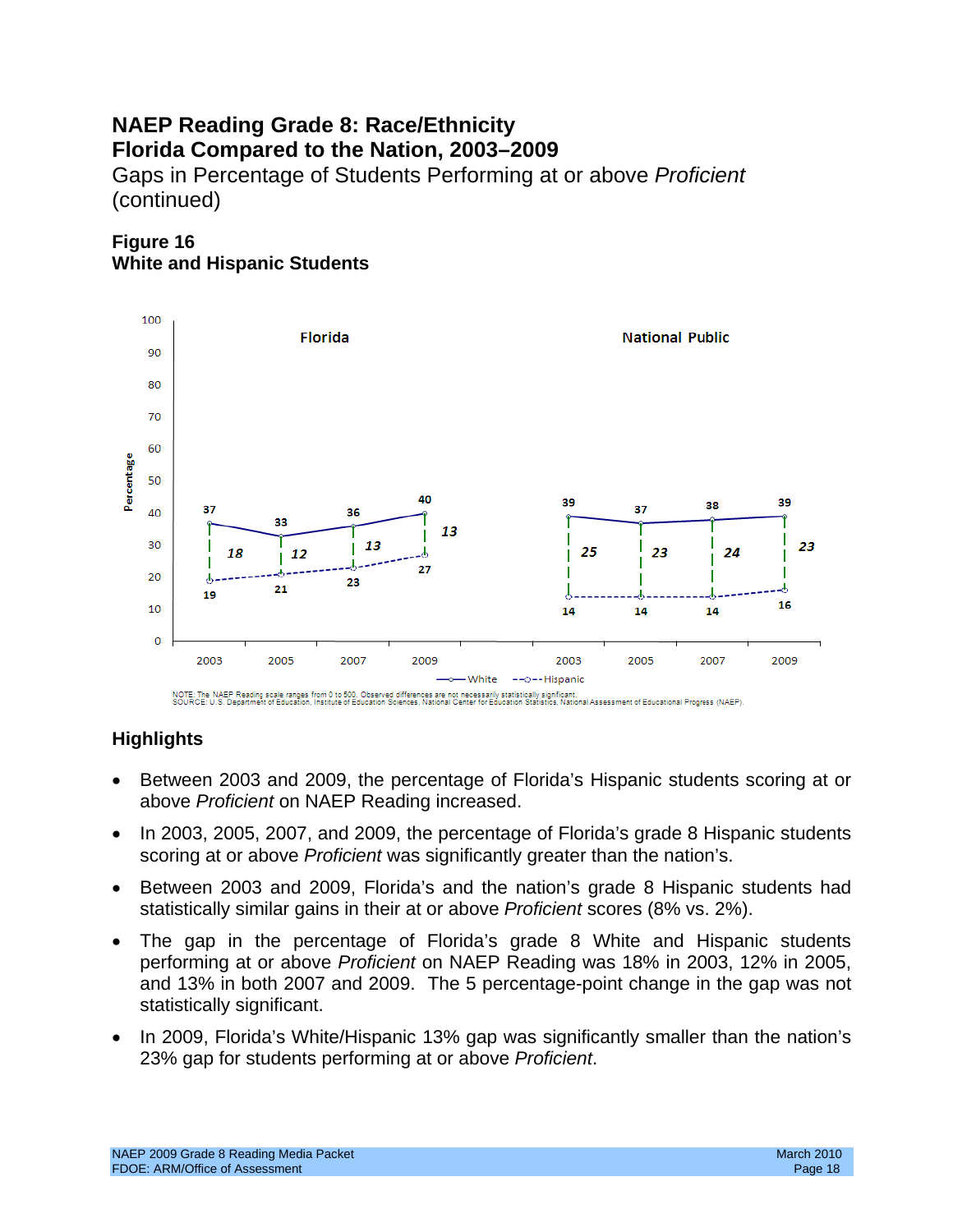# **NAEP Reading Grade 8: Gender Florida Compared to the Nation, 2003–2009**  Gaps in Average Scale Scores





NOTE: The NAEP Reading scale ranges from 0 to 500. Observed differences are not necessarily statistically significan<br>SOURCE: U.S. Department of Education, Institute of Education Sciences, National Center for Education Stat

- Between 2009 and 2003 and between 2009 and 2005, Florida's grade 8 female students increased their average scale scores. Florida's grade 8 male students continued to significantly increase their NAEP Reading average scale scores.
- Florida's grade 8 female students moved from performing below the national average in 2003 and 2005, at the national average in 2007, and above the national average in 2009. Florida's grade 8 male students moved from performing below the national average in 2003 and 2005 to performing statistically similar to the nation in 2007 and 2009.
- Between 2003 and 2009, Florida's grade 8 female students had a greater gain than the nation's female students (6 vs. 0 points). Between 2003 and 2009, Florida's grade 8 male students had a greater gain than the nation's male students (8 vs. 2 points).
- Florida's grade 8 female/male scale score gap was 12 points in 2003, 13 points in 2005, 12 points in 2007, and 10 points in 2009. This 2-point change in the gap from 2003 to 2009 is not statistically significant. In 2009, there was no statistical difference between Florida's female/male average scale score gap and the nation's female/male average scale score gap.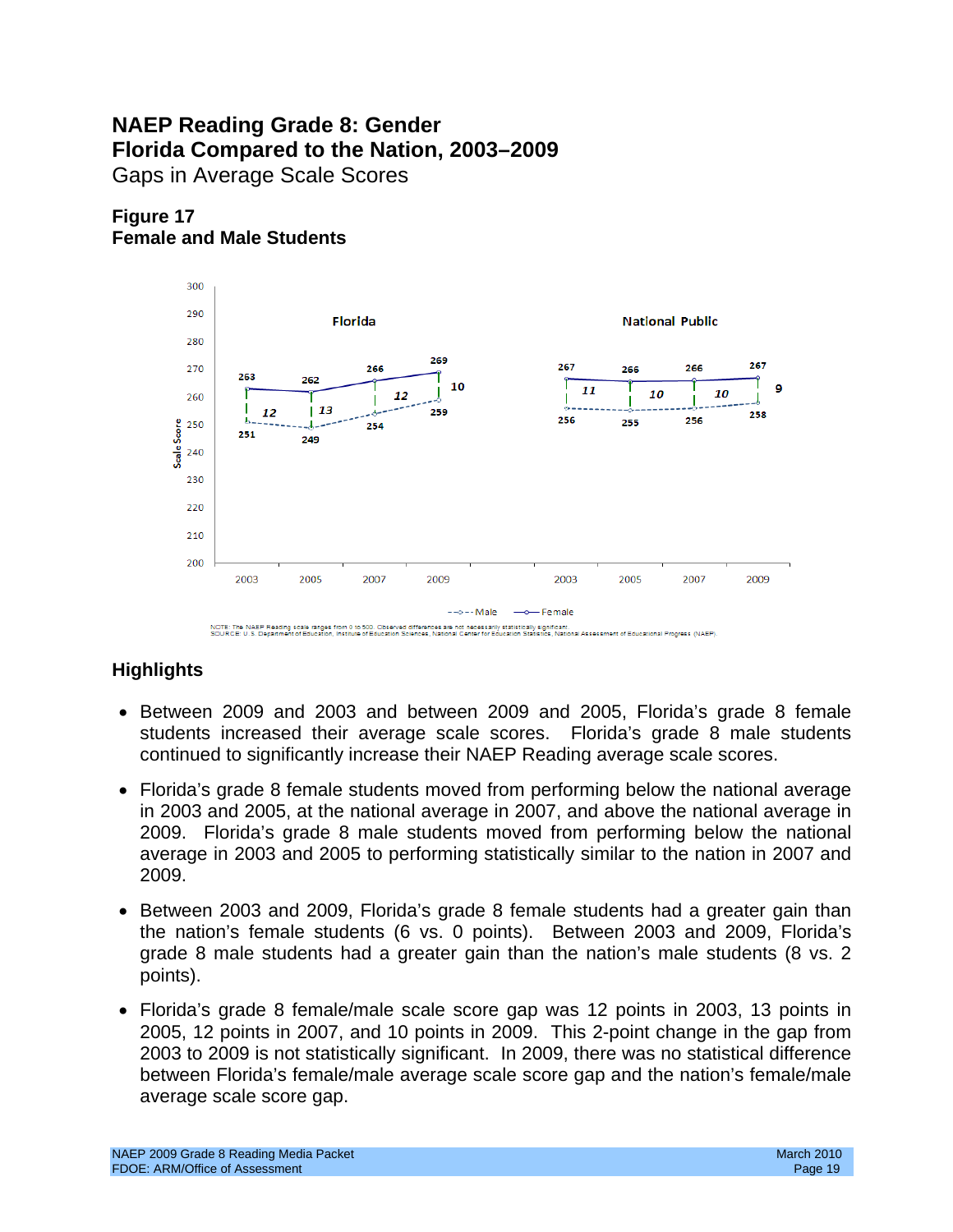# **NAEP Reading Grade 8: Gender Florida's National Standing, 2009**  Average Scale Scores

## **Figure 18 Female Students**



SOURCE: U.S. Department of Education, Institute of Education Sciences, National Center for Education Statistics, National Assessment of Educational Progress (NAEP), 2009 Reading Assessments.

On NAEP 2009 Reading, Florida's grade 8 female students' average scale score (269) was

- • **higher than the following 17 states:** Alabama, Alaska, Arizona, Arkansas, California, Georgia, Hawaii, Louisiana, Mississippi, Nevada, New Mexico, Oklahoma, Rhode Island, South Carolina, Tennessee, Texas, and West Virginia.
- not significantly different from the nation and the following 21 states: Colorado, Delaware, Idaho, Illinois, Indiana, Iowa, Kansas, Kentucky, Maryland, Michigan, Missouri, Nebraska, New York, North Carolina, Ohio, Oregon, Utah, Virginia, Washington, Wisconsin, and Wyoming.
- • **lower than the following 11 states:** Connecticut, Maine, Massachusetts, Minnesota, Montana, New Hampshire, New Jersey, North Dakota, Pennsylvania, South Dakota, and Vermont.

Note: Within each group, states are listed alphabetically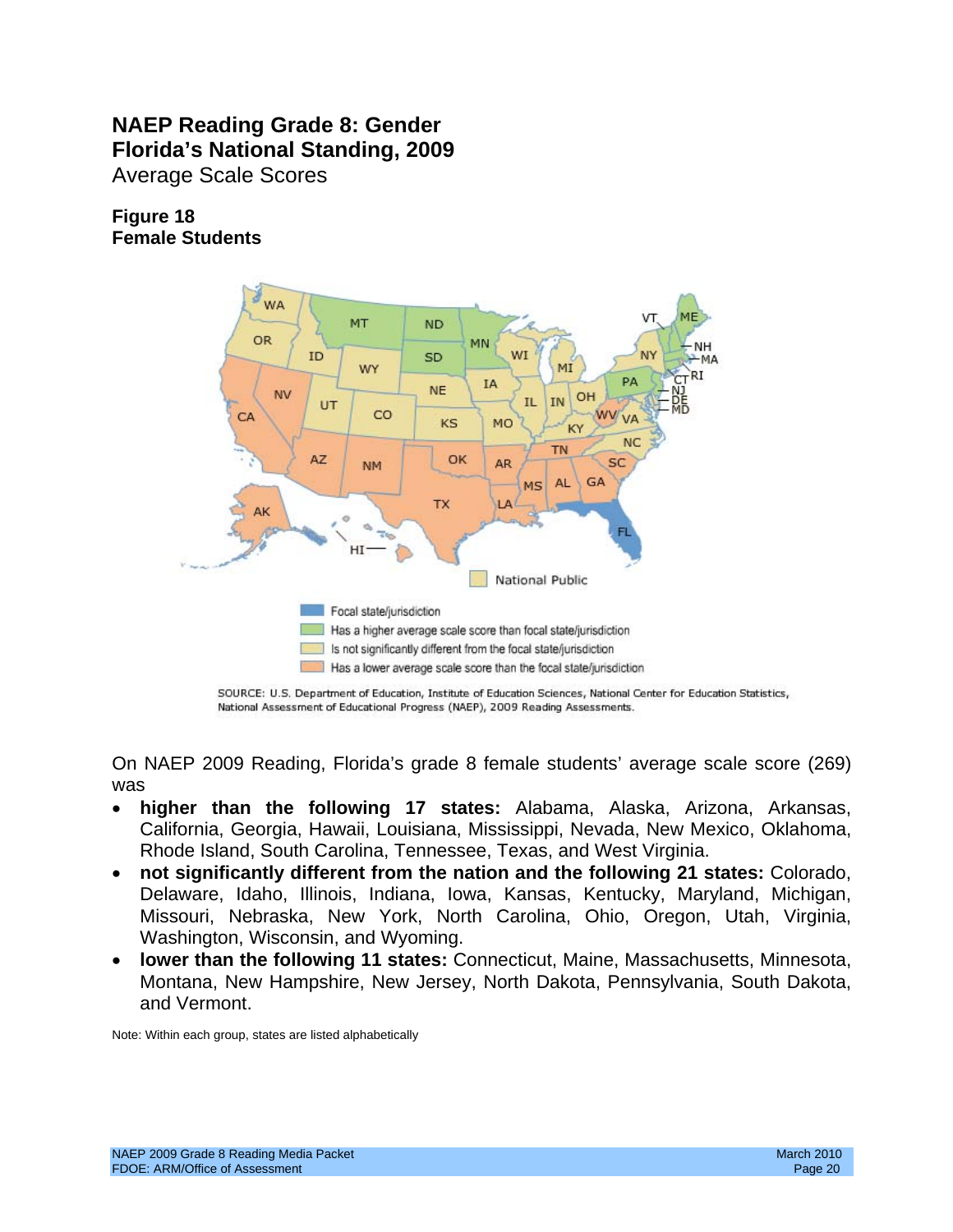# **NAEP Reading Grade 8: Gender Florida's National Standing, 2009**  Average Scale Scores (continued)

**Figure 19 Male Students** 



SOURCE: U.S. Department of Education, Institute of Education Sciences, National Center for Education Statistics, National Assessment of Educational Progress (NAEP), 2009 Reading Assessments.

On NAEP 2009 Reading, Florida's grade 8 male students' average scale score (259) was

- **higher than the following 16 states:** Alabama, Alaska, Arizona, Arkansas, California, Georgia, Hawaii, Louisiana, Mississippi, Nevada, New Mexico, North Carolina, Oklahoma, Rhode Island, South Carolina, and West Virginia.
- not significantly differnt from the nation and the following 20 states: Colorado, Delaware, Idaho, Illinois, Indiana, Iowa, Kentucky, Maine, Maryland, Michigan, Missouri, Nebraska, New York, Oregon, Tennessee, Texas, Utah, Virginia, Washington, and Wisconsin.
- **lower than the following 13 states:** Connecticut, Kansas, Massachusetts, Minnesota, Montana, New Hampshire, New Jersey, North Dakota, Ohio, Pennsylvania, South Dakota, Vermont, and Wyoming.

Note: Within each group, states are listed alphabetically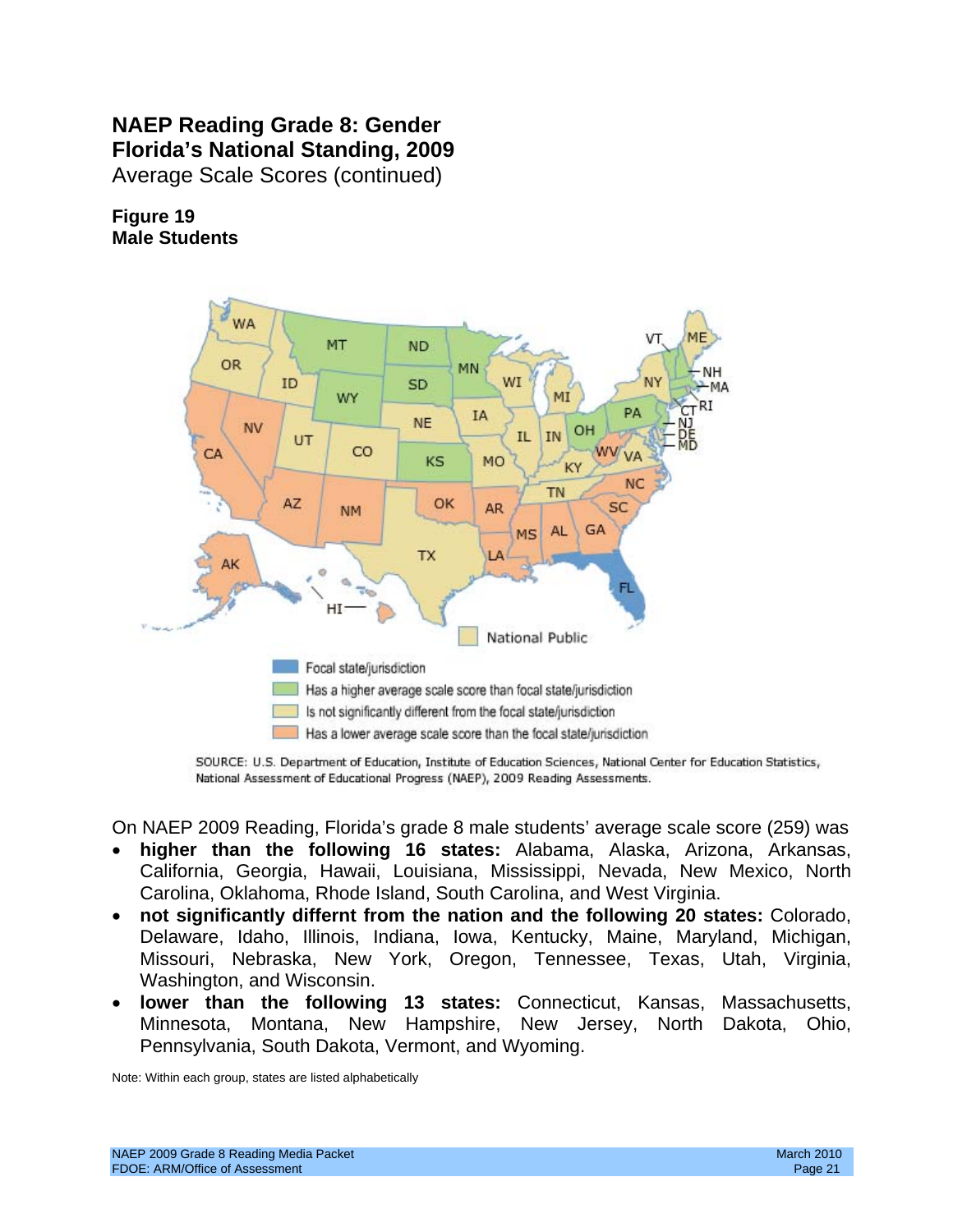# Gaps in Percentage of Students Performing at or above *Basic* **NAEP Reading Grade 8: Gender Florida Compared to the Nation, 2003–2009**

## **Figure 20 Female and Male Students**



- Between 2003 and 2009 and between 2005 and 2009, the percentage of Florida's female and male grade 8 students scoring at or above *Basic* on NAEP Reading increased significantly.
- Florida's grade 8 female and male students moved from performing below the national average in 2003 and 2005 to performing statistically similar to the national average in 2007 and 2009.
- Between 2003 and 2009, Florida's grade 8 female students had a 6% greater gain than the nation's female students (7% vs. 1%). Between 2003 and 2009, Florida's grade 8 male students had a 7% greater gain than the nation's male students (10% vs. 3%).
- The gap in the percentage of Florida's female/male students performing at or above *Basic* was 13% in 2003, 14% in 2005, 12% in 2007, and 10% in 2009. The 3% change in the gap was not statistically significant. The nation also did not have a significant change in its female/male gap. In 2009, there was no statistical difference between Florida's and the nation's gap for female and male students performing at or above *Basic.*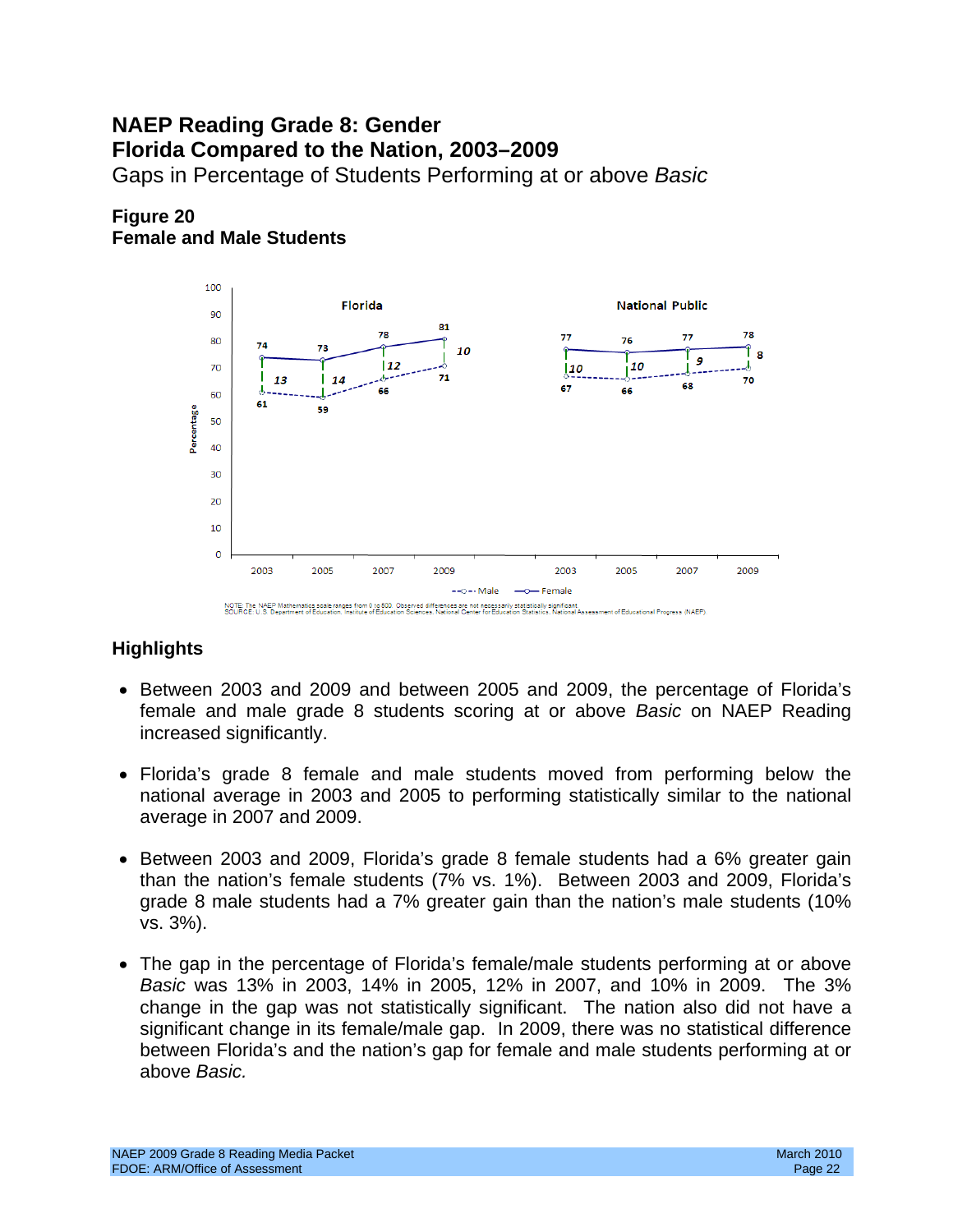# **NAEP Reading Grade 8: Gender Florida Compared to the Nation, 2003–2009**  Gaps in Percentage of Students Performing at or above *Proficient*

## **Figure 21 Female and Male Students**



- Between 2003 and 2009 and between 2005 and 2009, the percentage of Florida's female and male grade 8 students scoring at or above *Proficient* on NAEP Reading increased significantly.
- After performing similarly to the nation in 2003, Florida's female students performed below the national average in 2005, but improved in 2007 and 2009 to again perform similar to the national average. Florida's grade 8 male students moved from performing below the national average in 2003 and 2005 to performing statistically similar to the national average in 2007 and 2009.
- Between 2003 and 2009, Florida's grade 8 female students also had a significant 5% greater gain than the nation's female students (5% vs. 0%). Between 2003 and 2009, Florida's grade 8 male students had a significant 5% greater gain than the nation's male students (6% vs. 1%).
- The gap in the percentage of Florida's female/male students performing at or above *Proficient* was 11% in 2003, 10% in 2005, 12% in 2007, and 10% in 2009. The 1% change in the gap was not statistically significant. The nation also did not have a significant change in its female/male gap. In 2009, there was no statistical difference between Florida's and the nation's female and male gap performing at or above *Proficient.*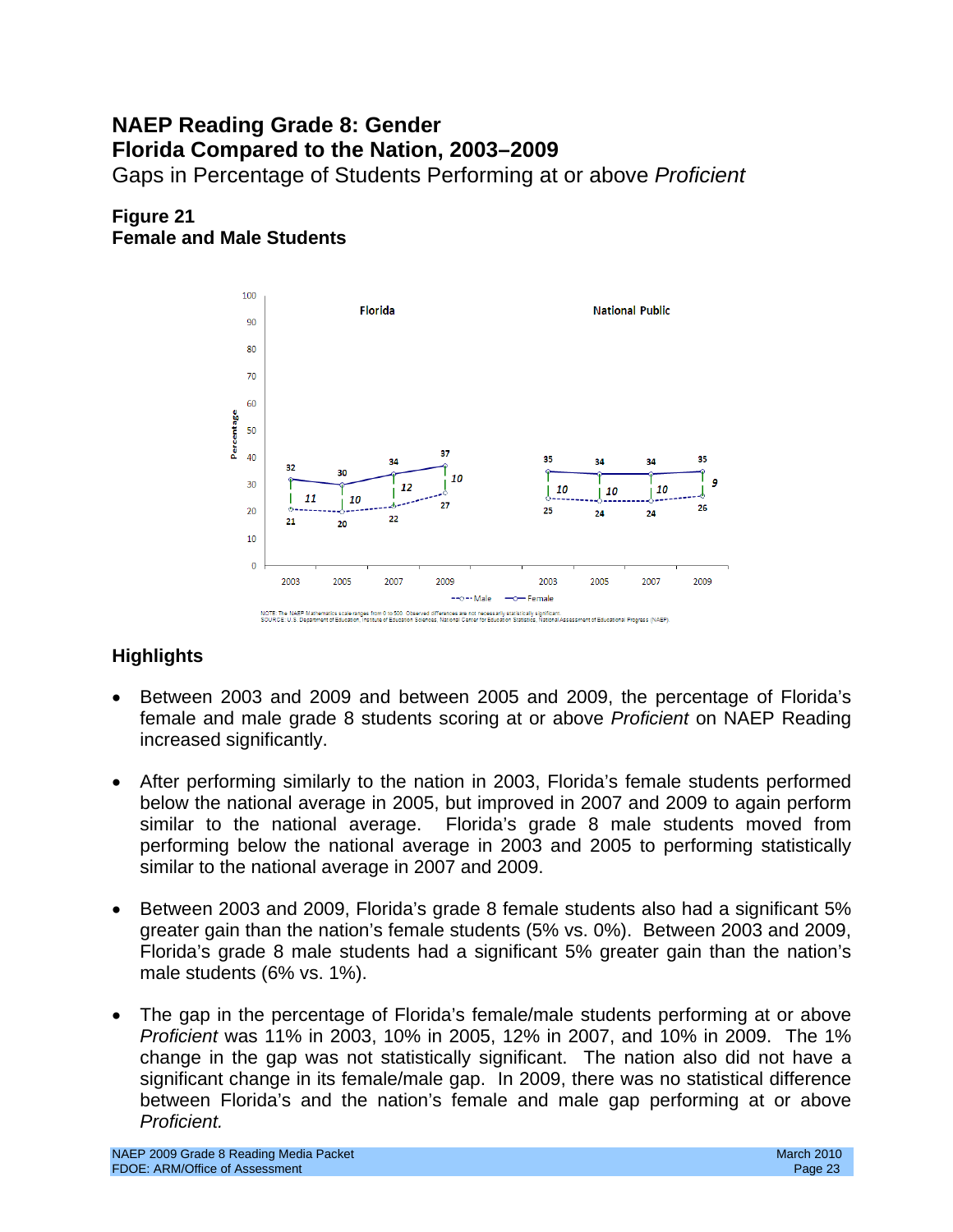# **NAEP Reading Grade 8: Students with Disabilities**

School staff review the Individual Education Plans (IEPs) of the students with disabilities selected to participate in NAEP to determine if the accommodations they might need are allowed by NAEP. The NAEP program furnishes tools to assist school personnel in making that decision. Inclusion in NAEP is encouraged if the student participates in the regular state assessment and if the student can participate in NAEP in a meaningful way with the accommodations NAEP allows. Because percentages of students excluded from NAEP may vary considerably across states and within a state across years, comparisons of results across and within states should be interpreted with caution. Participation rates for Florida are shown in the table below:

### **Table 2**

## **Participation Rates for Florida and the Nation (SD)**

| Year | <b>FL Participation Rate</b> | <b>National Participation Rate</b> |
|------|------------------------------|------------------------------------|
| 2003 | 75%                          | 69%                                |
| 2005 | 78%                          | 68%                                |
| 2007 | 81%                          | 66%                                |
| 2009 | 82%                          | 72%                                |

# **Florida Compared to the Nation, 2003–2009**

Average Scale Scores

## **Figure 22**



- Florida's grade 8 students with disabilities' average scale score on NAEP Reading was significantly greater than the nation's in 2009.
- significantly. This gain was greater than • Between 2003 and 2009, the average scale score of Florida's grade 8 students with disabilities improved that of the nation's students with disabilities (a 16- vs. 5-point gain).
- • Between 2007 and 2009, Florida was one of only 5 states whose grade 8 students with disabilities had a significant increase in their average scale score (FL, KY, MD, MO, and NJ).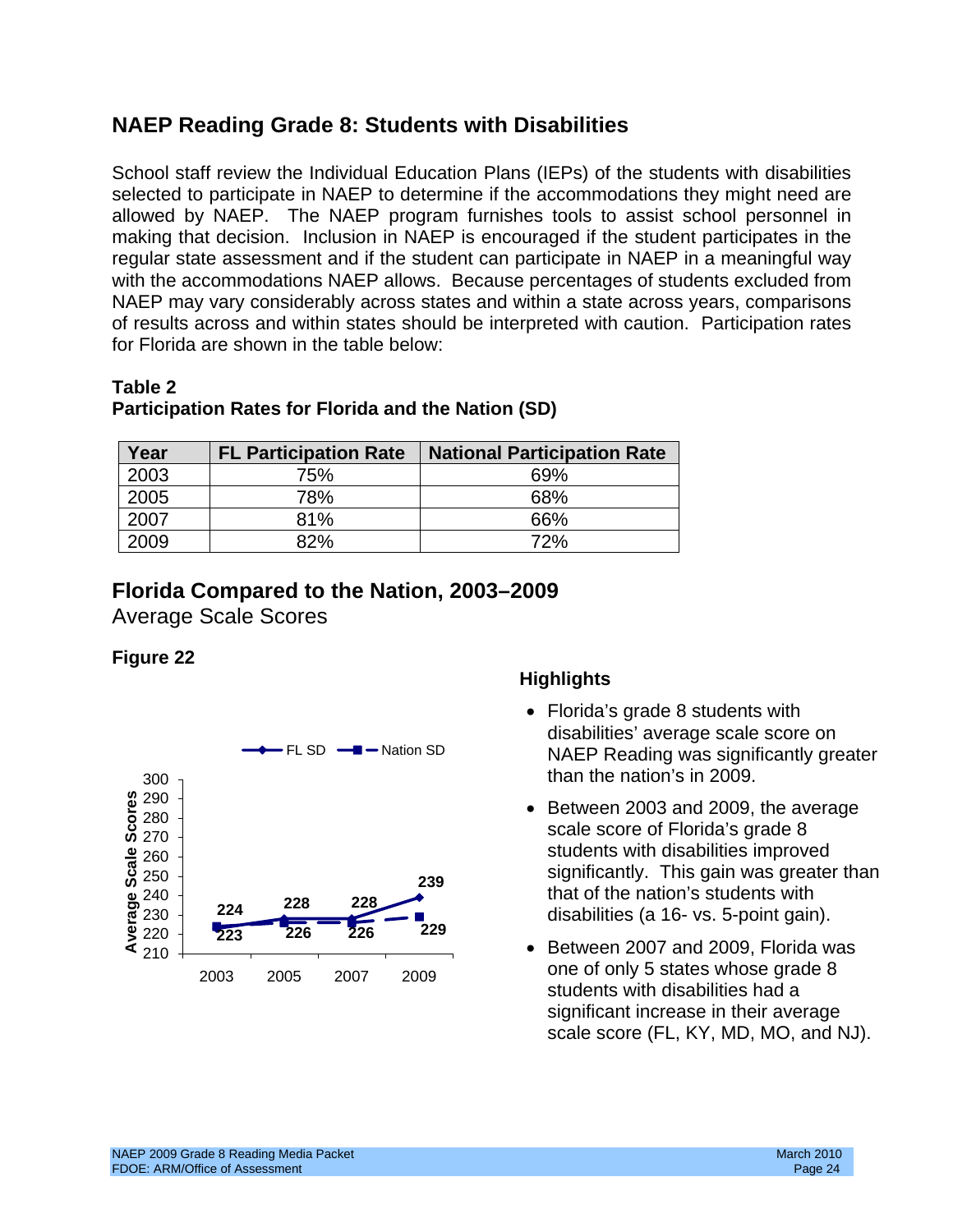# **NAEP Reading Grade 8: Students with Disabilities Florida's National Standing, 2009**

Average Scale Scores

## **Figure 23**



SOURCE: U.S. Department of Education, Institute of Education Sciences, National Center for Education Statistics, National Assessment of Educational Progress (NAEP), 2009 Reading Assessments.

In 2009, Florida's NAEP Reading average scale score for grade 8 students with disabilities (239) was

- Island, South Carolina, Tennessee, Texas, Utah, West Virginia, and Wisconsin. • **higher than the nation and the following 25 states:** Alabama, Alaska, Arizona, Arkansas, California, Georgia, Hawaii, Idaho, Illinois, Iowa, Louisiana, Michigan, Mississippi, Nebraska, Nevada, New Mexico, North Carolina, Oklahoma, Rhode
- not significantly different from the following 21 states: Colorado, Connecticut, Delaware, Indiana, Kansas, Kentucky, Maine, Maryland, Minnesota, Missouri, Montana, New Hampshire, New York, North Dakota, Ohio, Oregon, Pennsylvania, South Dakota, Virginia, Washington, and Wyoming.
- lower than the following 3 states: Massachusetts, New Jersey, and Vermont.

Note: Within each group, states are listed alphabetically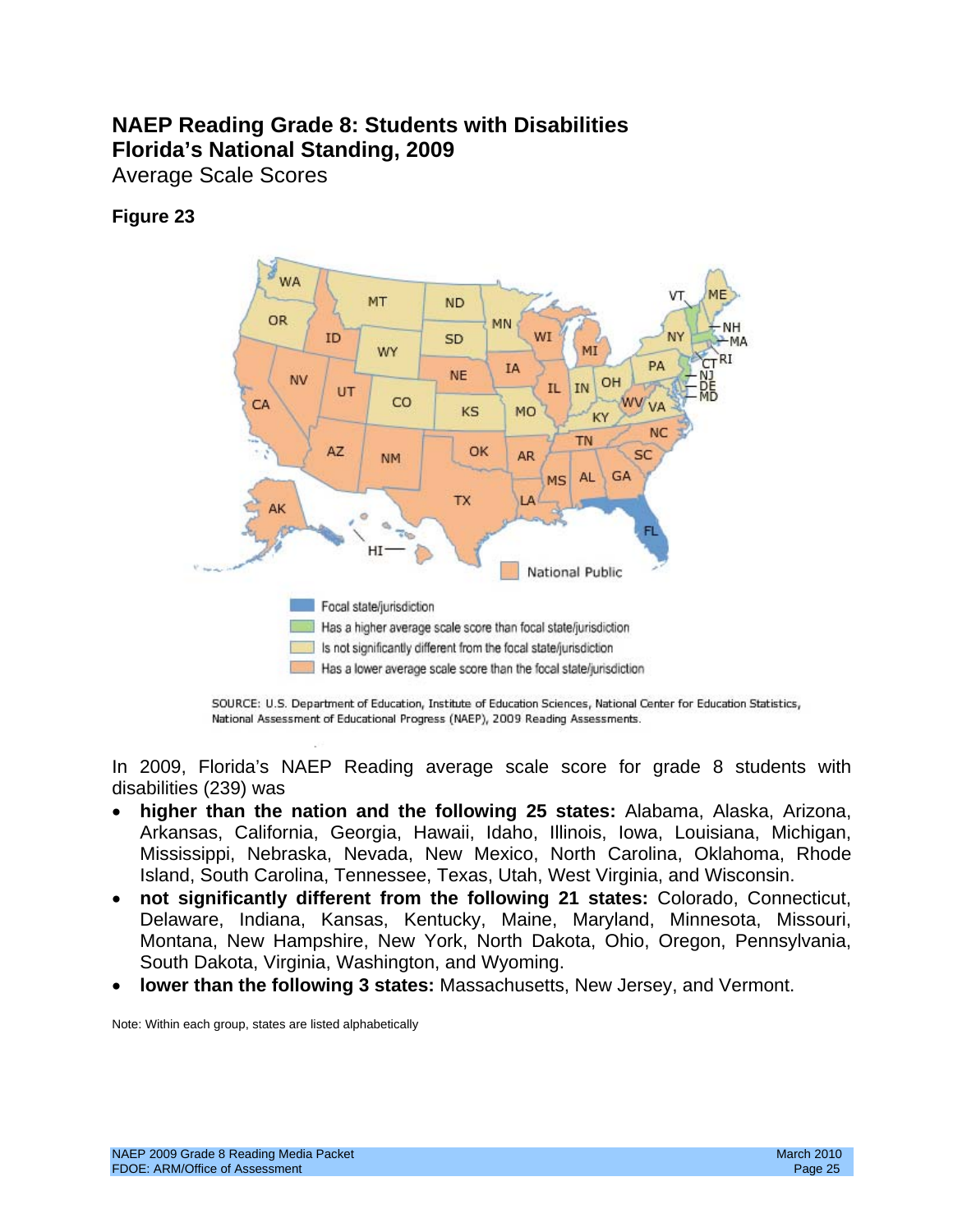# **NAEP Reading Grade 8: Students with Disabilities Florida Compared to the Nation, 2003–2009**

Achievement-Level Scores

# **Figure 24**

## **Percentage of Students at or above** *Basic*



- The percentage of Florida's grade  $8$  $\frac{30}{80}$   $\frac{1}{80}$  above *Basic* on NAEP Reading was similar to the nation in 2009. <sup>45</sup>
	- Between 2003 and 2009, the gain in the percentage of Florida's grade 8 students *Basic* was significant.
	- This gain of Florida's students with disabilities was statistically similar to the nation's gain (a 16% vs. 5% gain).

## **Figure 25 Percentage of Students at or above** *Proficient*



 the percentage of Florida's grade 8 students with disabilities performing at <sup>60</sup> or above *Proficient* on NAEP Reading was significant.

• The gain of Florida's students with disabilities was similar to that of the **5 9 7 <sup>11</sup>** nation (a 7% vs. 3% gain). **<sup>8</sup>**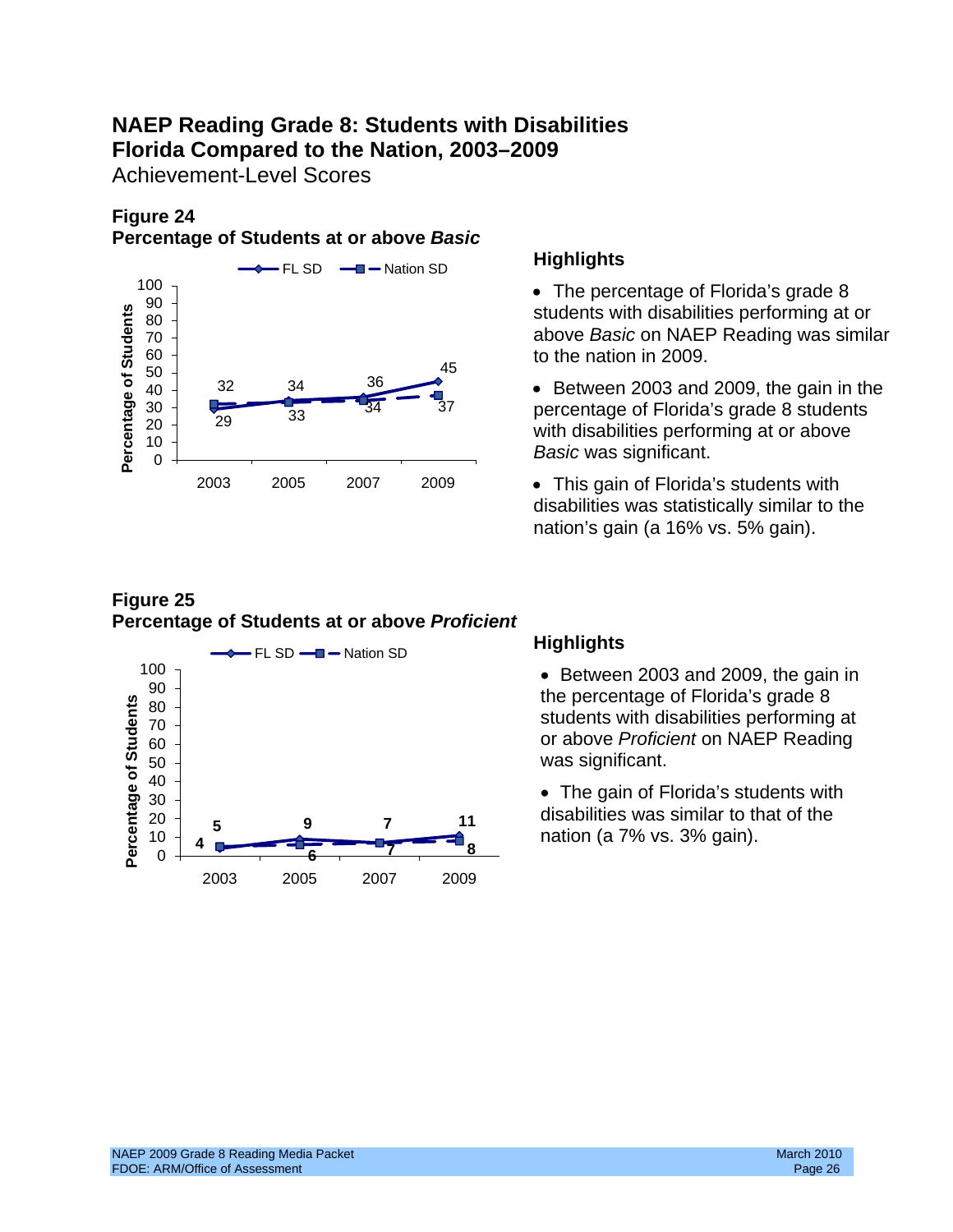# **NAEP Reading Grade 8: Students with Disabilities Florida Compared to the Nation, 2003–2009**  Comparison of Achievement Levels

# **Figure 26**



# **Highlights**

• Between 2003 and 2009, the percentage of Florida's grade 8 students with disabilities scoring at or above *Basic* on NAEP Reading significantly improved from matching the national average to performing above the national average.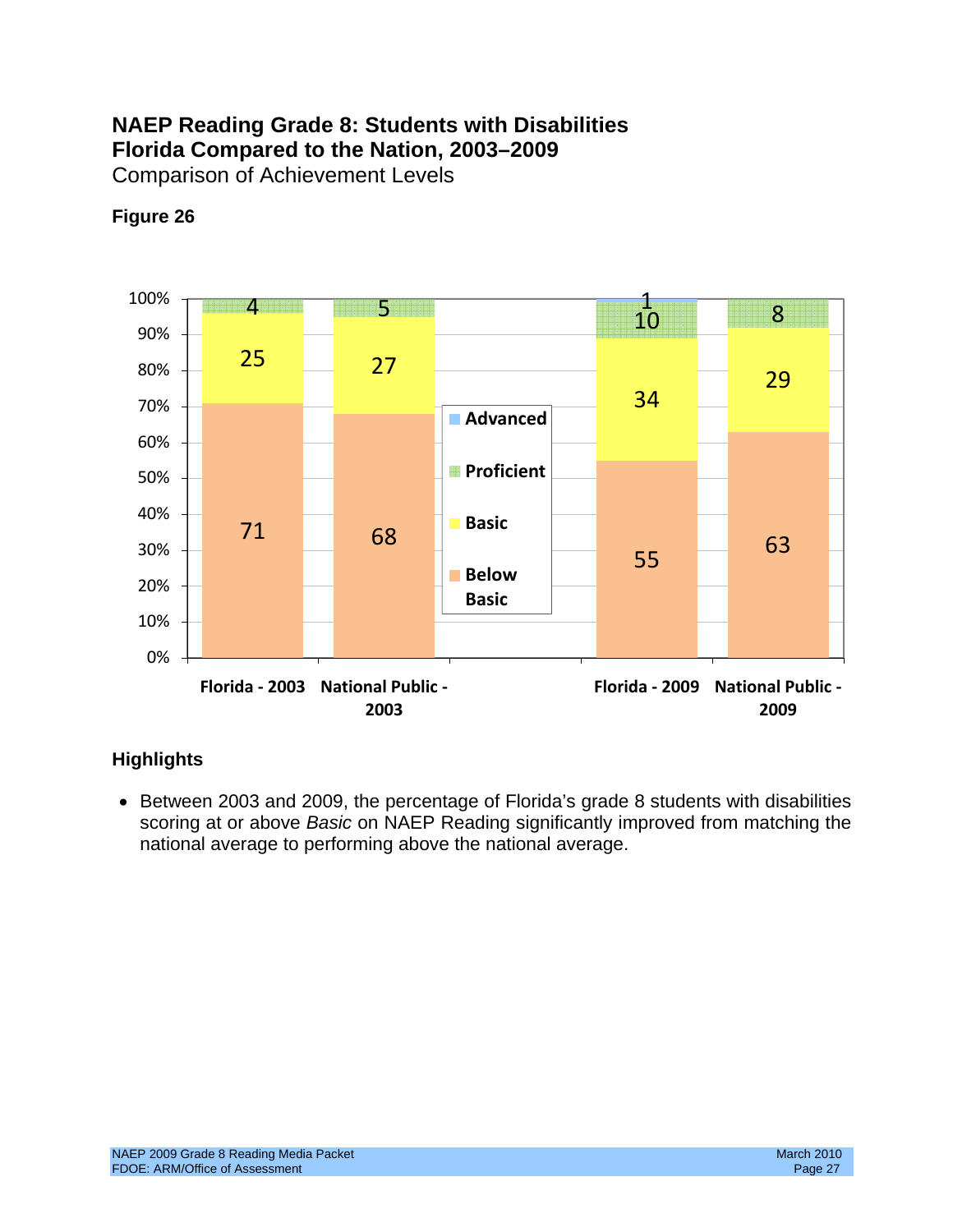# **NAEP Reading Grade 8: Free/Reduced-Price Lunch**

NAEP collects data on eligibility for the federal program providing free or reduced-price school lunches. Results for this subgroup of students are included as an indicator of socioeconomic status (SES).

# **Florida Compared to the Nation, 2003–2009**

Average Scale Scores

**Figure 27** 

### 300 T **CONTRIGHT FIGHT FRPL Highlights** <sup>290</sup>• Florida's grade 8 students **Average Scale Scores**  Average Scale Scores 280 eligible for free/reduced-price<br>270 eligible for free/reduced-price 260 **246 247 249** 250 240 **247 249 245 246**   $240$   $245$   $246$   $247$   $249$  e Between 2003 and 2009, the  $220<sup>-1</sup>$  average scale score of Florida's 210 2003 2005 2007 2009

247 **249 255 lunch average scale scores on 247 249 1 NAEP Reading were significantly** higher than the nation's in 2009.

> grade 8 students eligible for free/reduced-price lunch improved significantly.

> • The gain of Florida's students eligible for free/reduced-price lunch was greater than that of the nation's students eligible for free/reduced-price lunch (a 10- vs. 3-point gain).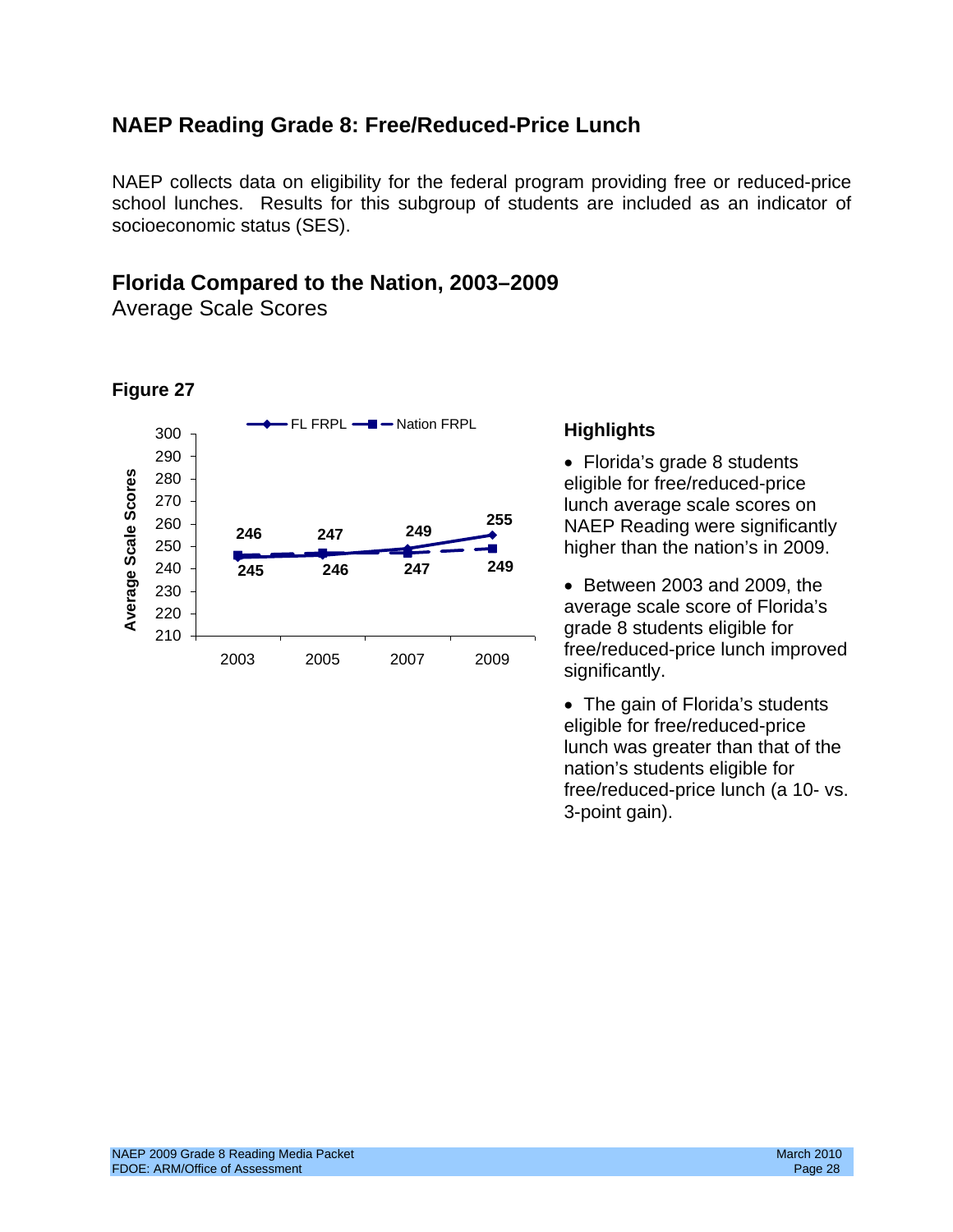# **NAEP Reading Grade 8: Free/Reduced-Price Lunch Florida's National Standing, 2009**

Average Scale Scores

## **Figure 28**



SOURCE: U.S. Department of Education, Institute of Education Sciences, National Center for Education Statistics, National Assessment of Educational Progress (NAEP), 2009 Reading Assessments.

In 2009, Florida's NAEP Reading average scale score for grade 8 students eligible for free/reduced-price lunch (255) was

- **higher than the nation and the following 23 states:** Alabama, Alaska, Arizona, Arkansas, California, Colorado, Georgia, Hawaii, Illinois, Louisiana, Maryland, Michigan, Mississippi, Nevada, New Mexico, North Carolina, Oklahoma, Rhode Island, South Carolina, Tennessee, Texas, West Virginia, and Wisconsin.
- not significantly different from the following 24 states: Connecticut, Delaware, Idaho, Indiana, Iowa, Kansas, Kentucky, Maine, Massachusetts, Minnesota, Missouri, Nebraska, New Hampshire, New Jersey, New York, North Dakota, Ohio, Oregon, Pennsylvania, South Dakota, Utah, Virginia, Washington, and Wyoming.
- **lower than the following 2 states:** Montana and Vermont.

Note: Within each group, states are listed alphabetically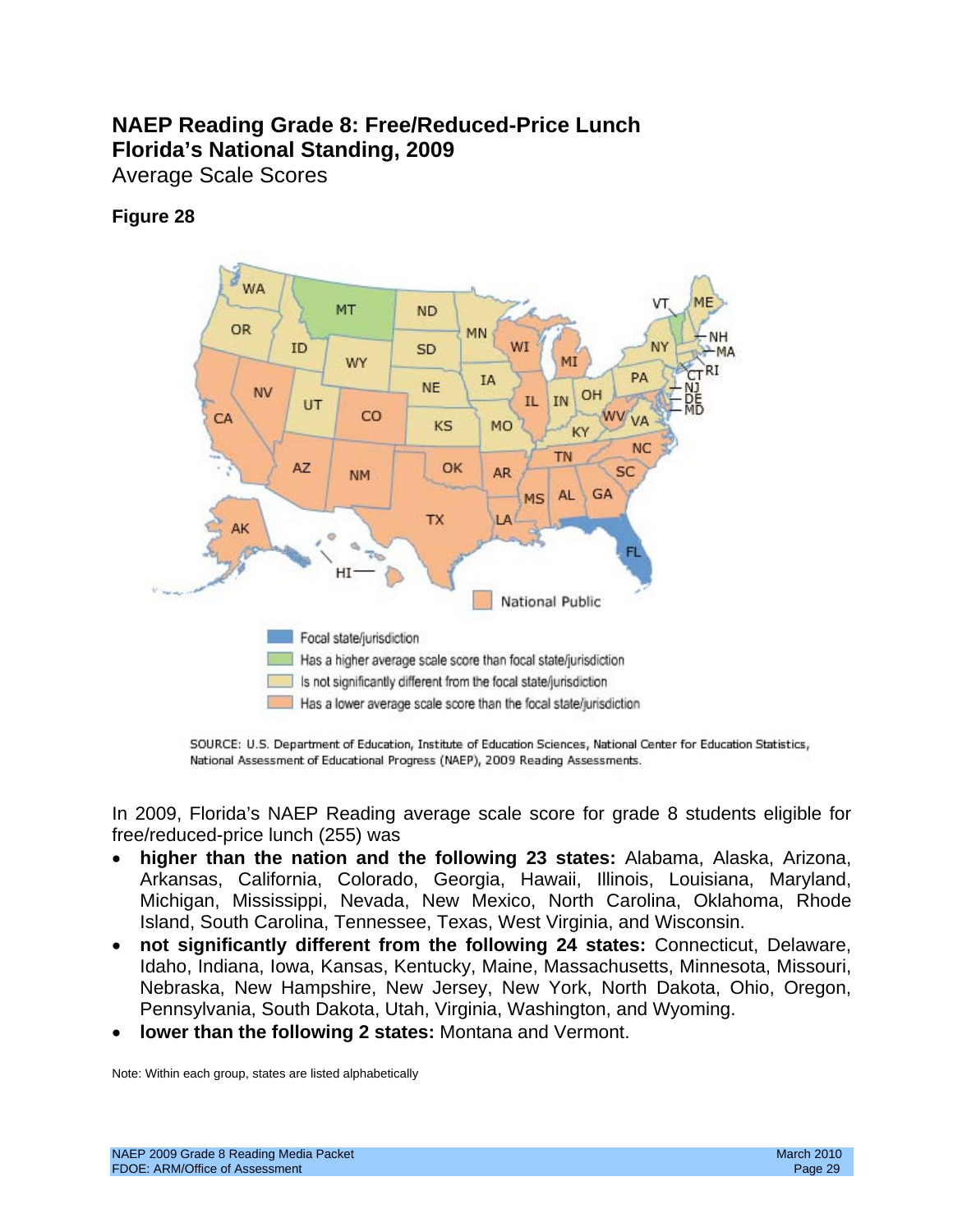# **NAEP Reading Grade 8: Free/Reduced-Price Lunch Florida Compared to the Nation, 2003–2009**

Achievement-Level Scores

# **Figure 29**

### **Percentage of Students at or above** *Basic*



## **Figure 30 Percentage of Students at or above** *Proficient*



 to the nation's in 2009. • The percentage of Florida's grade 8 students eligible for free/reduced price lunch performing at or above *Basic* on NAEP Reading was similar

• Between 2003 and 2009, the gain in the percentage of both Florida's and the nation's grade 8 students eligible for free/reduced-price lunch significant.

• The gain of Florida's grade 8 students eligible for free/reducedprice lunch was greater than that of the nation's (a 12% vs. 4% gain).

 • The percentage of Florida's grade 8 students eligible for free/reducedprice lunch performing at or above *Proficient* on NAEP Reading was similar to the nation's in 2009.

 significant. • Between 2003 and 2009, the gain in the percentage of both Florida's and the nation's grade 8 students eligible for free/reduced-price lunch performing at or above *Proficient* was

• The gain of Florida's grade 8 students eligible for free/reducedprice lunch was not statistically different from that of the nation's (6% vs. 1% gain).

NAEP 2009 Grade 8 Reading Media Packet March 2010 March 2010 March 2010 March 2010 FDOE: ARM/Office of Assessment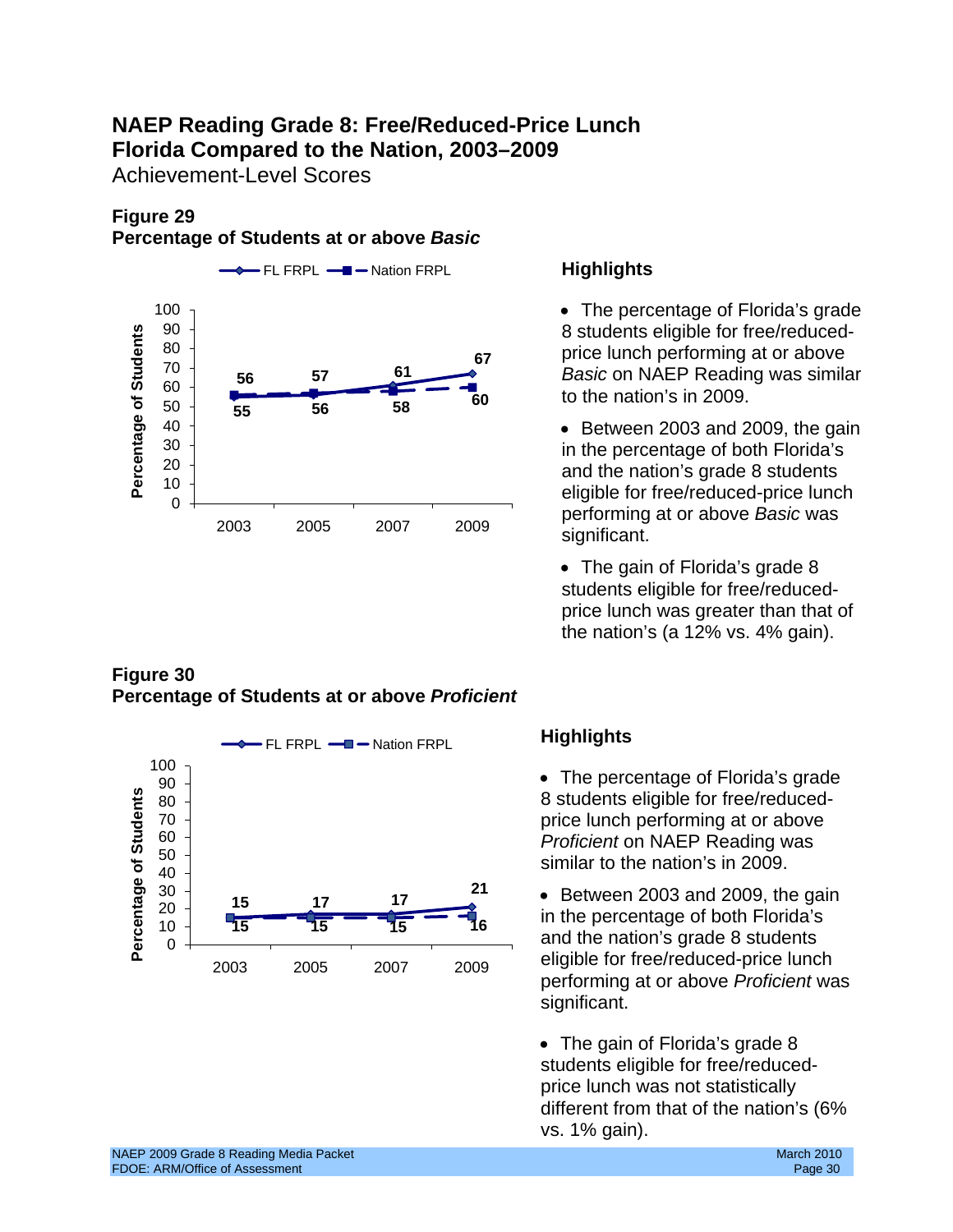# **NAEP Reading Grade 8: English Language Learners**

NAEP program furnishes tools to assist school personnel in making that decision.<br>Inclusion in NAEP is encouraged if the student participated in the regular state of results across and within states over time should be interpreted with caution.<br>Participation rates for Florida are shown in the table below: School staff decide whether to include an English language learner (ELL) student in a NAEP assessment and which accommodations, if any, he or she should receive. The assessment and if the student can participate in NAEP in a meaningful way with the accommodations NAEP allows. Because percentages of students excluded from NAEP may vary considerably across states and within a single state across years, comparisons

### **Table 3**

| Year | <b>FL Participation Rate</b> | <b>National Participation Rate</b> |
|------|------------------------------|------------------------------------|
| 2003 | 69%                          | 76%                                |
| 2005 | 61%                          | 79%                                |
| 2007 |                              | 77%                                |
| 2009 | 58%                          | 83%                                |

### **Participation Rates for Florida and the Nation (ELL)**

## **Florida Compared to the Nation, 2003–2009**

Average Scale Scores





• Between 2003 and 2009, there **219** has been little change in the 2003 2005 2007 2009 and the nation's grade 8 English language learners.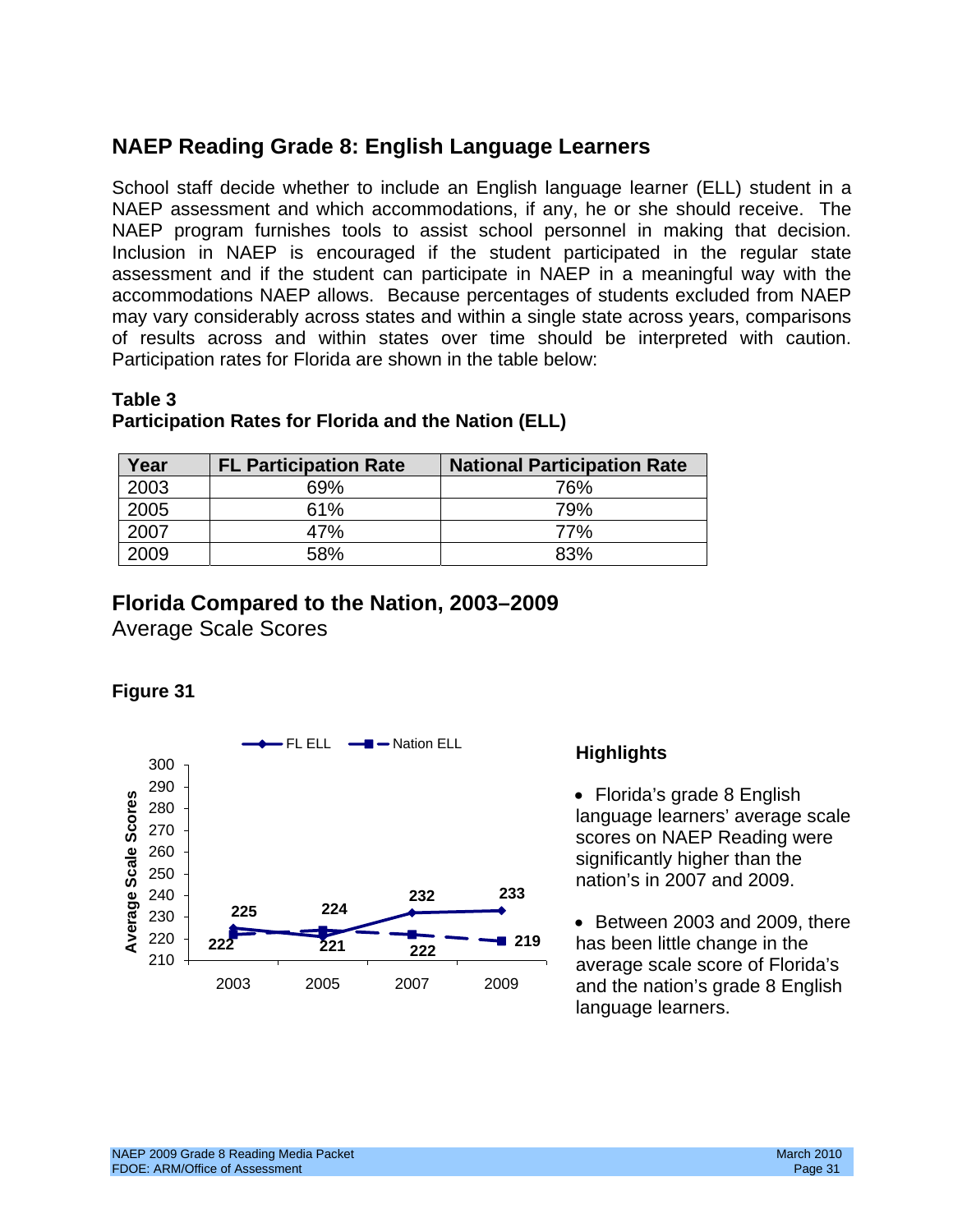# **NAEP Reading Grade 8: English Language Learners Florida's National Standing, 2009**

Average Scale Scores

# **Figure 32**



SOURCE: U.S. Department of Education, Institute of Education Sciences, National Center for Education Statistics, National Assessment of Educational Progress (NAEP), 2009 Reading Assessments.

In 2009, Florida's NAEP Reading average scale score for grade 8 English language learners (233) was

- • **higher than the nation and the following 9 states:** Arizona, California, Hawaii, Nevada, New Mexico, New York, Rhode Island, Texas, and Washington.
- • **not significantly different from the following 17 states:** Alaska, Arkansas, Colorado, Idaho, Illinois, Kansas, Massachusetts, Michigan, Minnesota, North Carolina, Oklahoma, Oregon, Pennsylvania, South Carolina, Utah, Virginia, and Wisconsin.
- **lower than no state.**

The sample size in the following 23 states was not large enough to permit a reliable estimate: Alabama, Connecticut, Delaware, Georgia, Indiana, Iowa, Kentucky, Louisiana, Maine, Maryland, Mississippi, Missouri, Montana, Nebraska, New Hampshire, New Jersey, North Dakota, Ohio, South Dakota, Tennessee, Vermont, West Virginia, and Wyoming.

Note: Within each group, states are listed alphabetically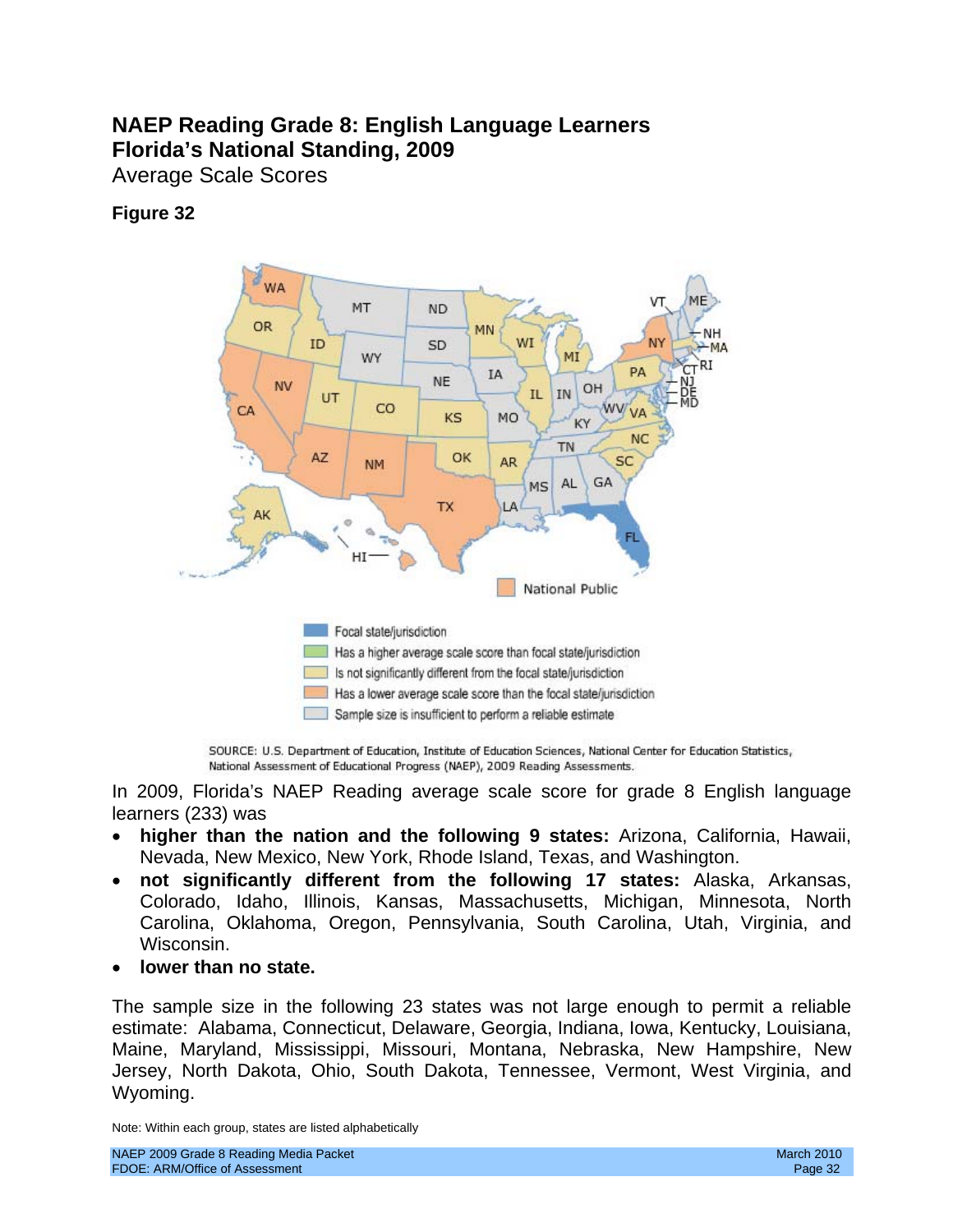# **NAEP Reading Grade 8: English Language Learners Florida Compared to the Nation, 2003–2009**

Achievement-Level Scores

# **Figure 33 Percentage of Students at or above** *Basic*



## **Figure 34 Percentage of Students at or above** *Proficient*



learners performing at or above *Basic* on NAEP Reading was similar to the nation's in 2003, 2005, 2007, and 2009.

and the nation's grade 8 English language learners performing at or above *Basic*  has remained relatively constant.

 • Between 2003 and 2009, there has been little change<br>in the percentage of Florida's 50 grade 8 English language learners performing at or

Florida's grade 8 English language learners performing at or above *Proficient* was similar to the nation's in 2003, 2005, and 2007.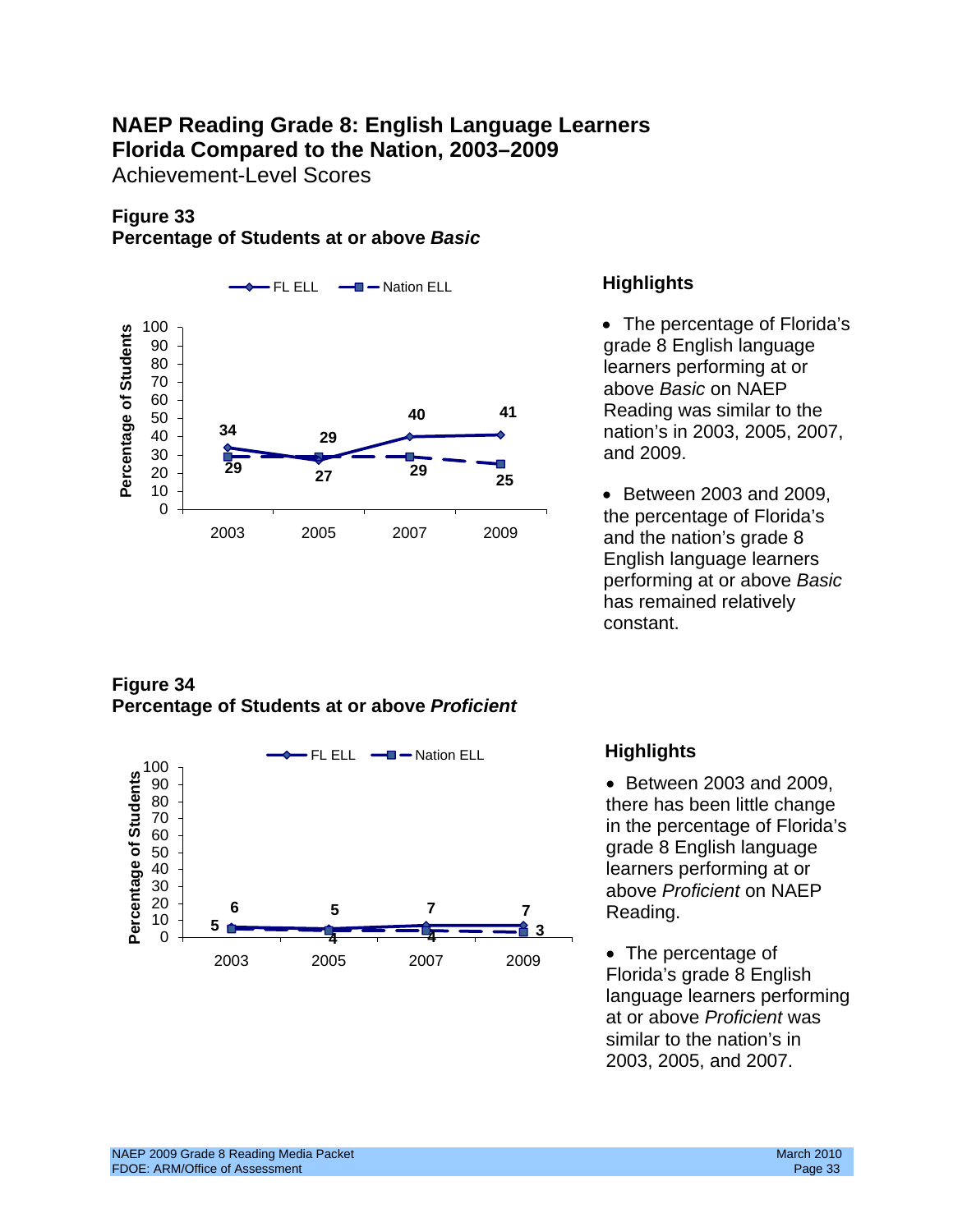# **Comparison of FCAT and Florida NAEP Proficiency in Grade 8 Reading, 2003–2009**  All Students

## **Figure 35**



## **Highlights**

- The percentage of Florida's grade 8 students scoring at or above Level 3 on FCAT Reading increased by 5 percentage-points between 2003 and 2009 (49% vs. 54%).
- The improvement in FCAT is similar to the improvement in Florida's grade 8 NAEP Reading results for the percentage scoring at or above *Basic*.
- The improvement in FCAT is similar to the improvement in Florida's grade 8 NAEP Reading results for the percentage scoring at or above *Proficient*.

Note: At or above Level 3 on the FCAT is considered proficient and on grade-level.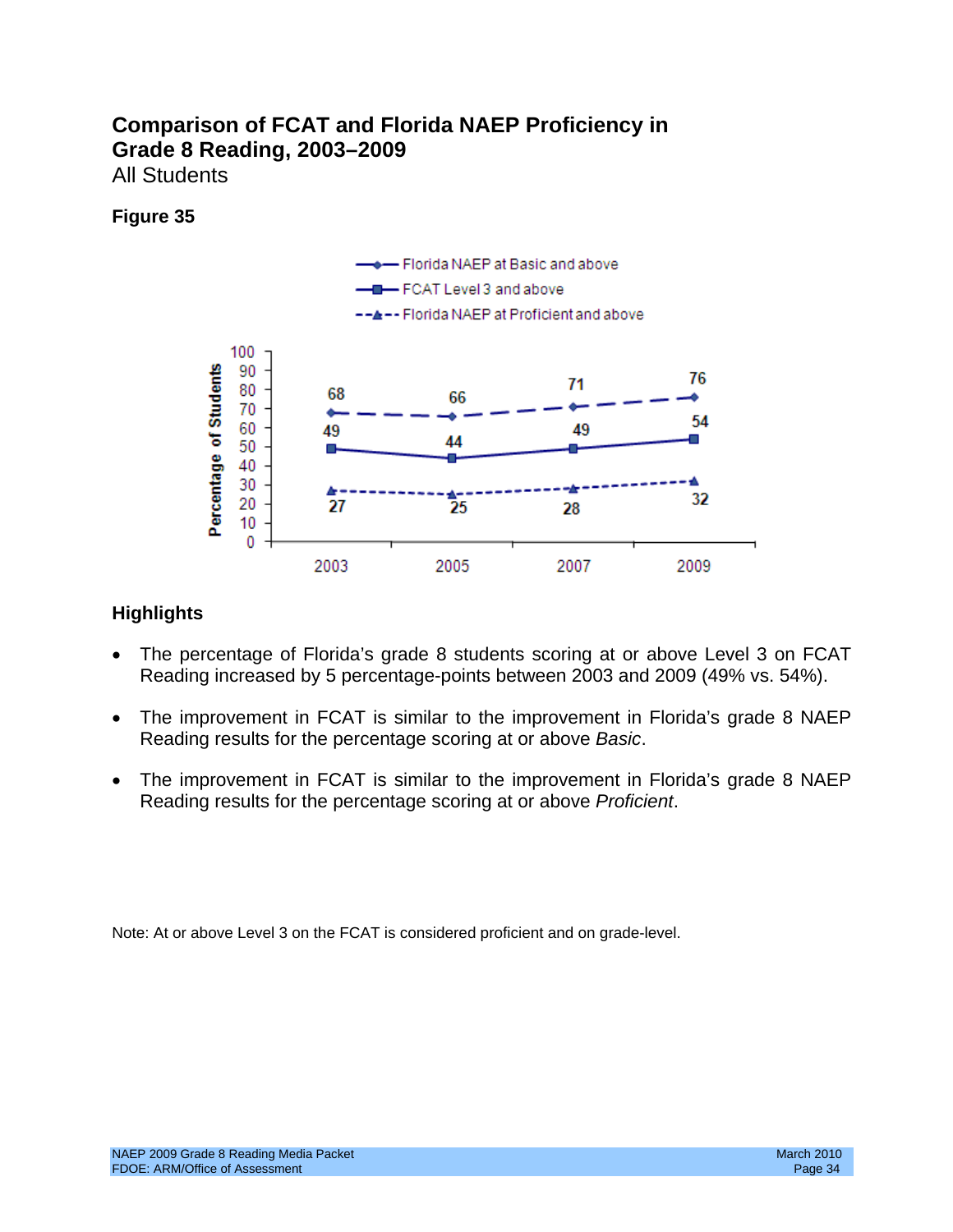Race/Ethnicity

## **Figure 36 White Students**



## **Figure 37 African-American Students**



## **Highlights**

• In Florida, between 2003 increase in the percentage **<sup>66</sup>**of grade 8 White students scoring at or above Level 3 on FCAT Reading (a 4% **40** gain).

> • In Florida, between 2003 and 2009, the gains in at or above *Basic* (a 3% gain) (a 3% gain) were not statistically significant.

above Level 3 on FCAT Reading (a<br>  $70($  anin)

 African-American students scoring at <sup>0</sup> change) was not statistically significant.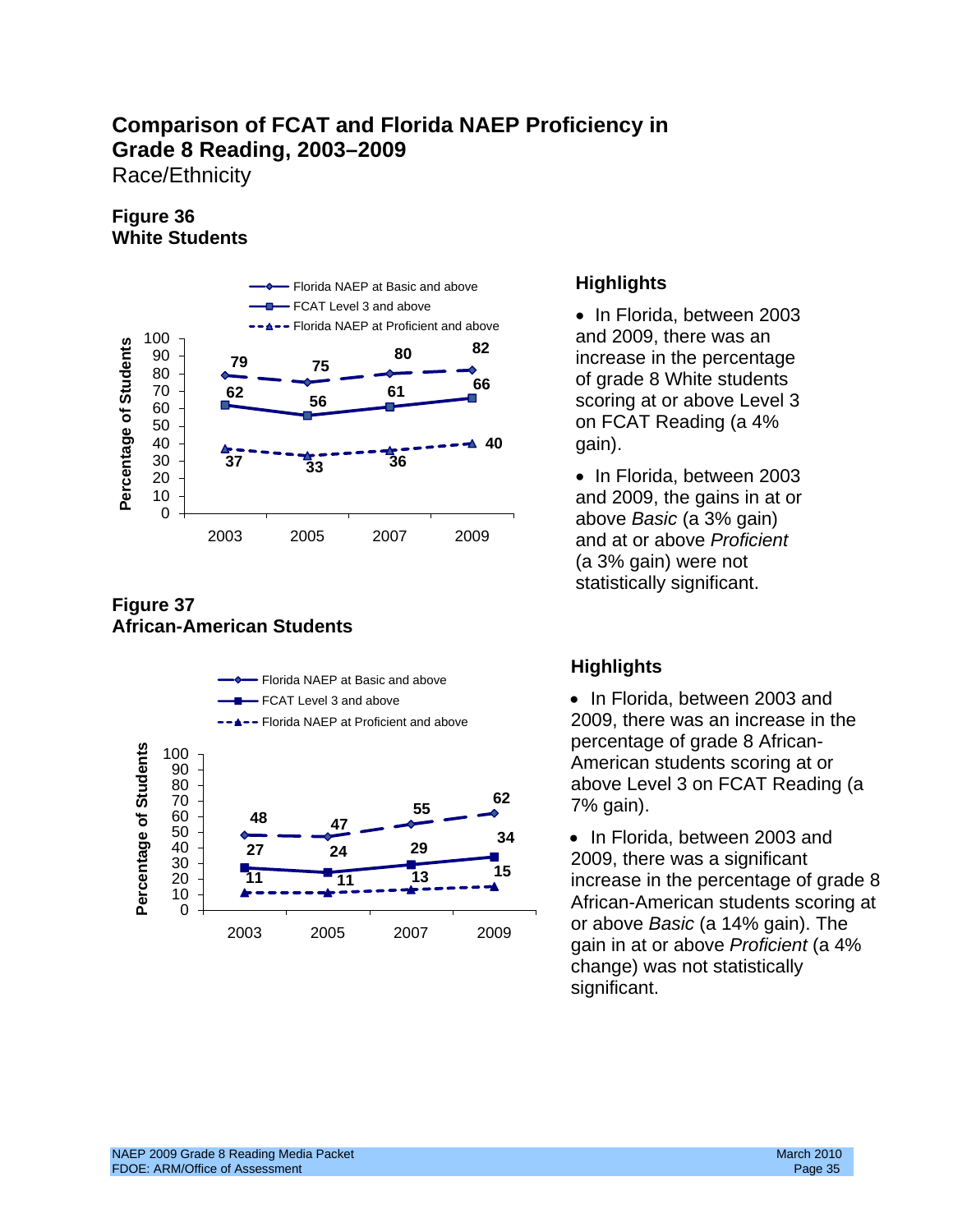Race/Ethnicity (continued)

# **Figure 38 Hispanic Students**



- Florida NAEP at Proficient and above 2009, there was an increase in the

and at or above *Proficient* (an 8%

## **Comparison of FCAT and Florida NAEP Proficiency in Grade 8 Reading, 2003–2009**  Gender

## **Figure 39 Female Students**



# **Highlights**

• In Florida, between 2003 and 2009, there was an increase in the percentage of grade 8 female students scoring at or above Level 3 on FCAT Reading (a 7% gain).

• In Florida, between 2003 and 2009, there were significant increases in the percentage of grade 8 female students scoring at or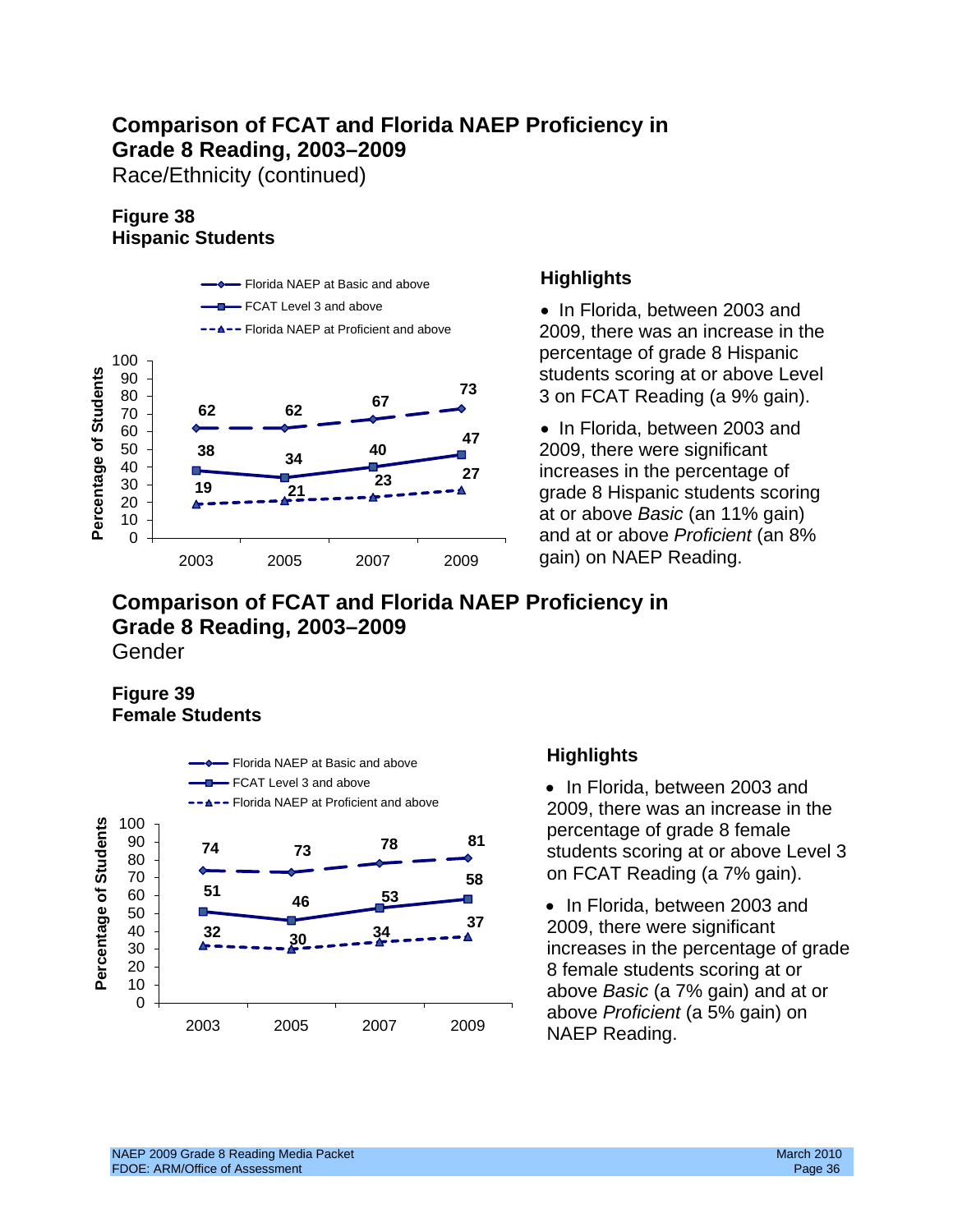Gender (continued)

## **Figure 40 Male Students**



percentage of grade 8 male students Reading (a 4% gain).<br>50

20 22 **22** 22 22 22 increases in the percentage of grade<br>20 22 22 22 22 22 23 8 male students scoring at or above 0 *Basic* (a 10% gain) and at or above Reading.

# **Comparison of FCAT and Florida NAEP Proficiency in Grade 8 Reading, 2003–2009**

Students with Disabilities

## **Figure 41 Students with Disabilities**



there was an increase of grade 8 students with disabilities scoring at or above Level 3 on FCAT Reading (a 6%

percentage of grade 8 students with **<sup>11</sup>** disabilities scoring at or above *Basic* (a <sup>0</sup> 16% gain) and at or above *Proficient* (a<br>2003 2005 2007 2009 7% gain) on NAEP Poading 7% gain) on NAEP Reading.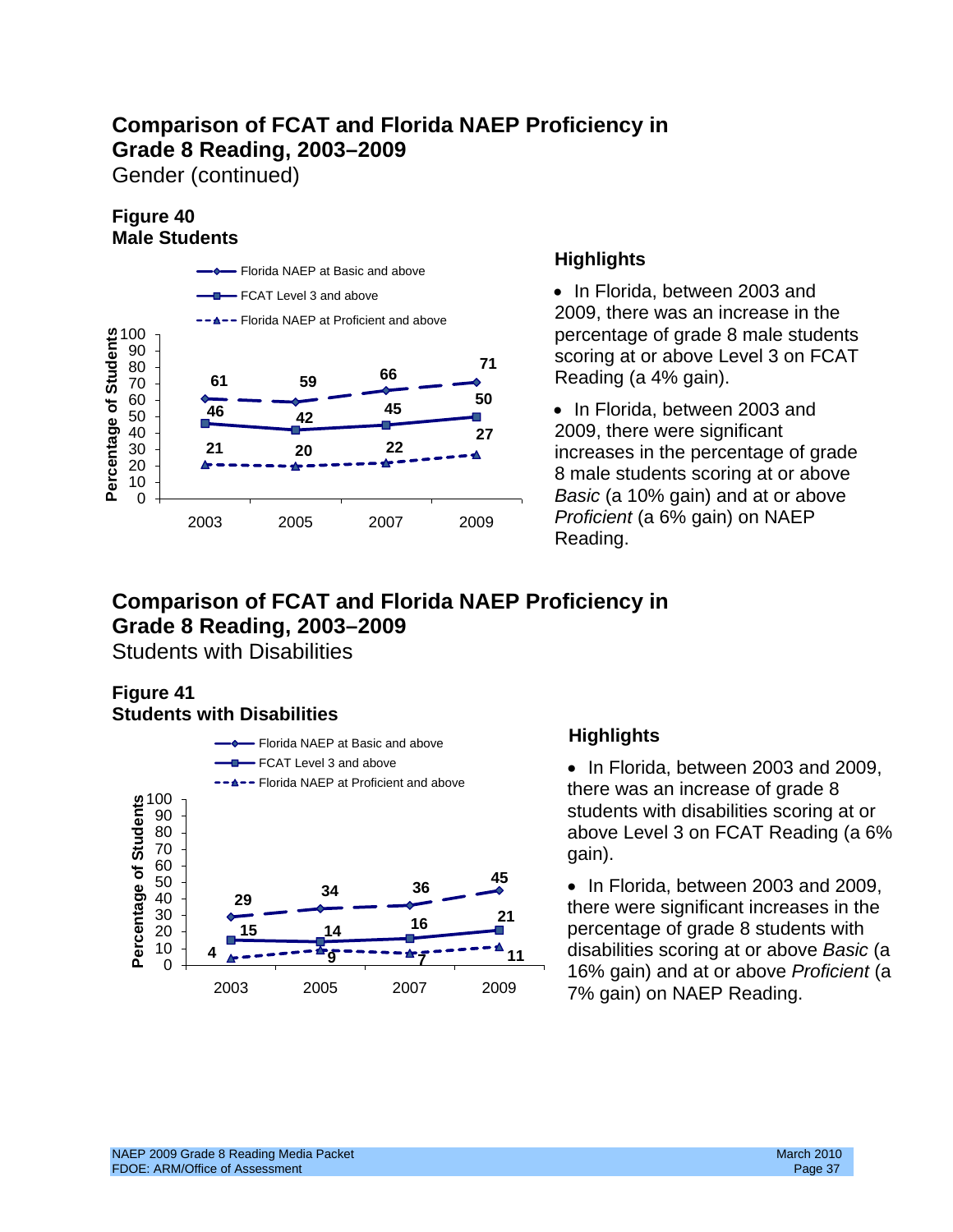Free/Reduced-Price Lunch

# **Figure 42 Free/Reduced-Price Lunch**



Florida NAEP at Proficient and above • In Florida, between 2003 and 2009, there was an increase in grade  $8$ students eligible for free/reduced-price lunch scoring at or above Level 3 on

> • In Florida, between 2003 and 2009, percentage of grade 8 students eligible above *Proficient* (a 6% gain) on NAEP Reading.

# **Comparison of FCAT and Florida NAEP Proficiency in Grade 8 Reading, 2003–2009**

English Language Learners

## **Figure 43 English Language Learners**



Florida NAEP at Proficient and above **• In Florida, between 2003 and 2009,** there was an increase in grade 8 English language learners scoring at or above Level 3 on FCAT Reading (a 1% gain).

> • In Florida, between 2003 and 2009, the increases in the percentage of grade 8 English language learners scoring at or above *Basic* (a 7% gain) and at or above *Proficient* (a 1% gain) on NAEP Reading were not significant.